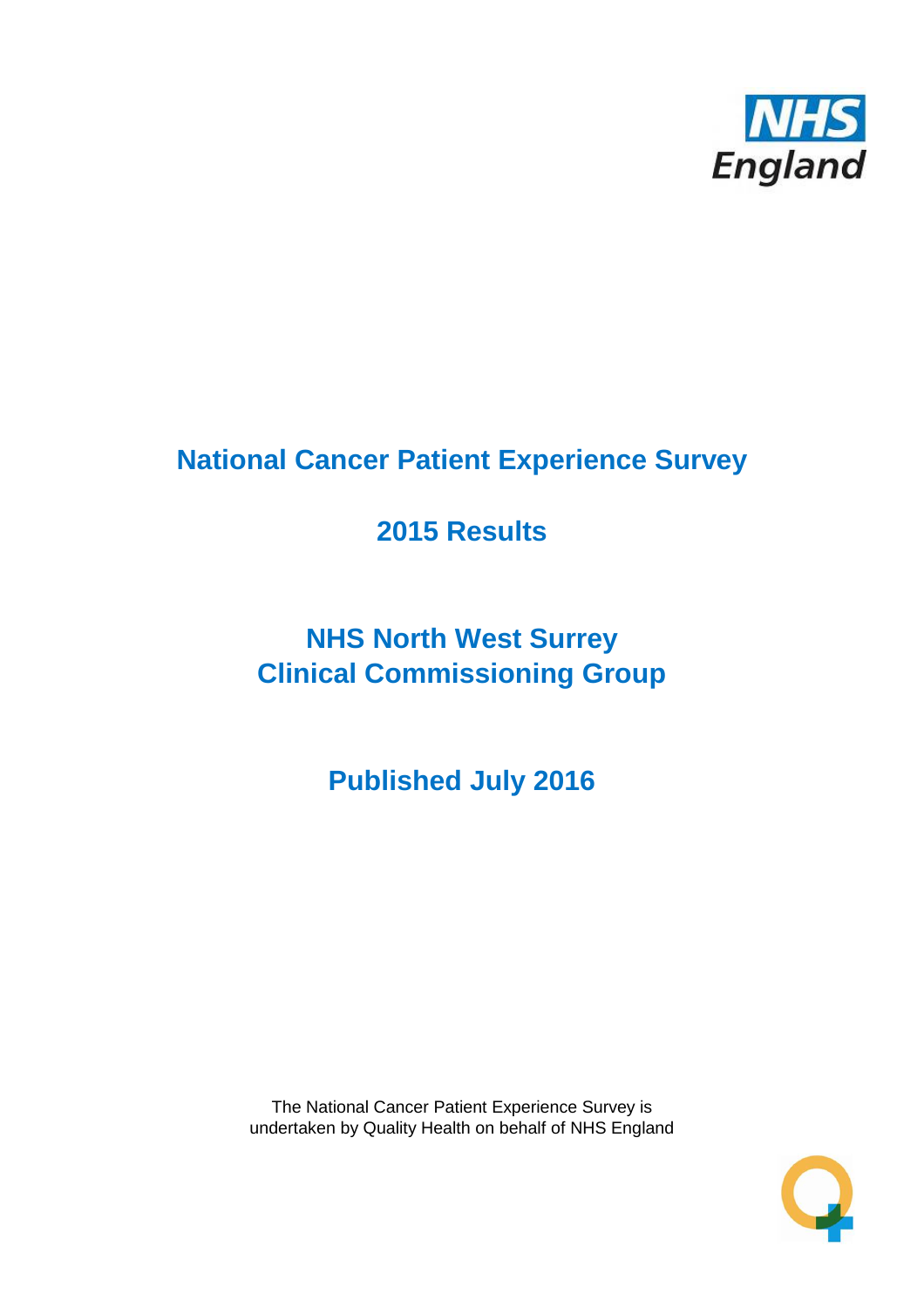#### **Introduction**

The National Cancer Patient Experience Survey 2015 is the fifth iteration of the survey first undertaken in 2010. It has been designed to monitor national progress on cancer care; to provide information to drive local quality improvements; to assist commissioners and providers of cancer care; and to inform the work of the various charities and stakeholder groups supporting cancer patients.

The survey was overseen by a national Cancer Patient Experience Advisory Group. This Advisory Group set the principles and objectives of the survey programme and guided questionnaire development.

The survey was commissioned and managed by NHS England. The survey provider, Quality Health, is responsible for designing, running and analysing the survey.

Full national results and other reports are available at www.ncpes.co.uk

Further details on the survey methodology and changes to the 2015 survey can be found in the Annex. Note that a number of significant changes were made to the 2015 survey so caution should be taken in directly comparing data from the 2015 survey to the findings of the previous CPES surveys. No comparisons with previous surveys are presented in this report.

#### **This report**

The report shows how this CCG scored for each question in the survey, compared with national results. It is aimed at helping individual CCGs to understand their performance and identify areas for local improvement.

Note that responses for questions with 1-20 respondents have been suppressed. This is to protect patient confidentiality and because uncertainty around the result is too great.

#### **Data tables**

The data tables presented in this report show the following for each question:

- **Column 1** shows the number of respondents to this question
- **Column 2** shows the unadjusted 2015 score for this CCG
- **Column 3** shows the case-mix adjusted 2015 score for this CCG
- **Column 4** shows the lower limit of the expected range of scores for this CCG (the top of the pale blue section on the Comparability chart - see below)
- **Column 5** shows the upper limit of the expected range of scores for this CCG (the bottom of the dark blue section on the Comparability chart - see below)
- **Column 6** shows the National Average score for this question.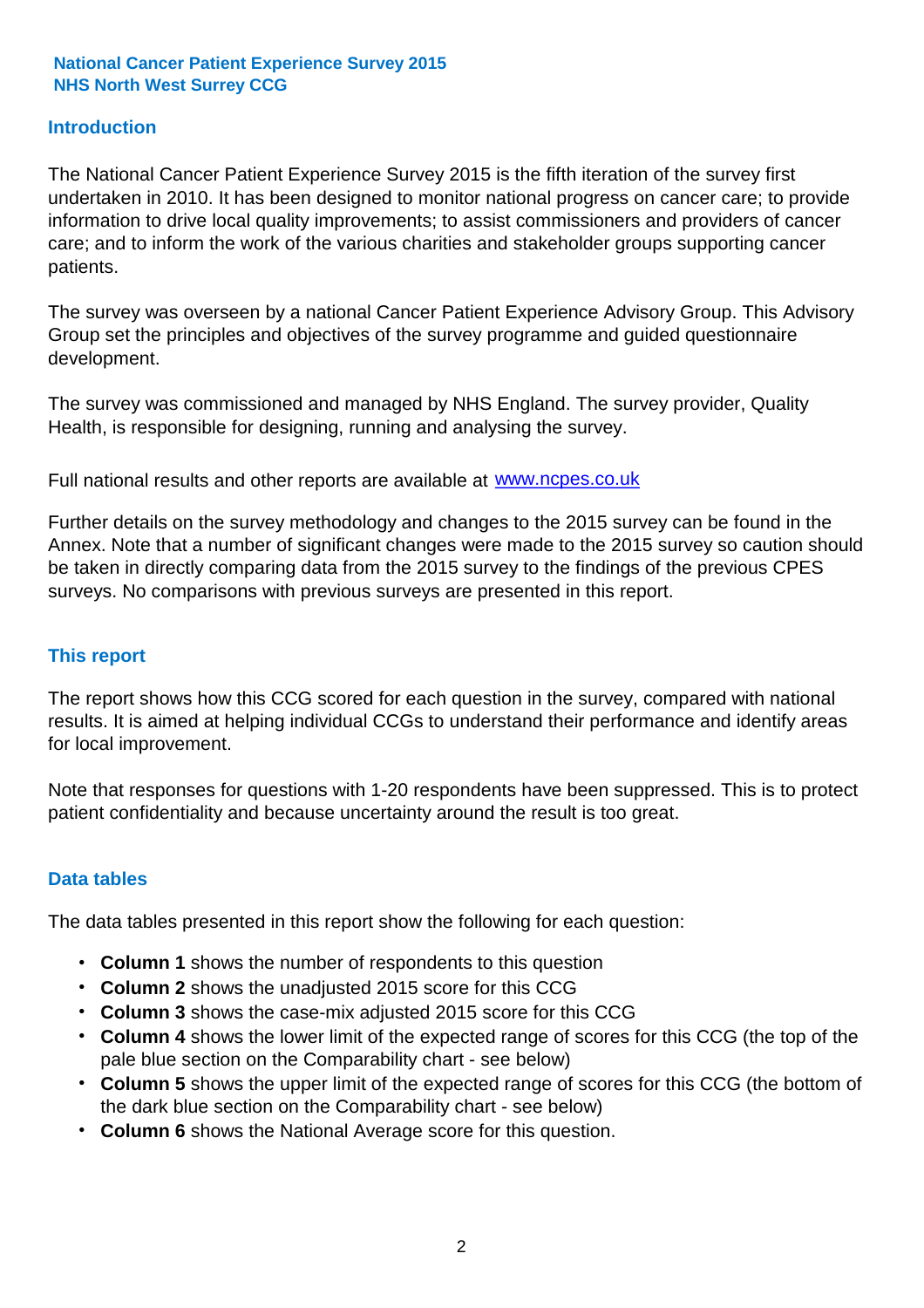Results for individual response options are presented in the detailed data tables **WWW.ncpes.co.uk** Confidence Intervals for unadjusted and case-mix adjusted data are provided in these tables.

Expected ranges and 95% Confidence Intervals highlight the uncertainty around the results. The size of the expected ranges and confidence intervals will be different for each question, and depends on the number of respondents and the range of their responses.

For further details on case-mix adjustment and the scoring methodology used, please refer to the Annex.

#### **Comparability charts**

For the 2015 survey, we have adopted the CQC standard for reporting comparative performance, based on calculation of "expected ranges". This means that CCGs will be flagged as outliers only if there is statistical evidence that their scores deviate (positively or negatively) from the range of scores that would be expected for CCGs of the same size.

The Comparability charts in this report show a bar with these expected ranges (in grey), higher than expected (in dark blue), and lower than expected (in pale blue). A black dot represents the actual score of this CCG.

The same colour convention has been used in Column 3 of the Data tables.

For further details on expected ranges, please refer to the technical document at **www.ncpes.co.uk** 

#### **Tumour group tables**

The final set of tables in this report show the scores for each question for each of the 13 tumour groups, with a comparative national score for that tumour group.

These breakdowns are intended as additional information for CCGs to understand the differences between the experiences of patients with different types of cancer. The numbers are generally relatively small and may not be statistically significant. They should therefore be treated with some caution.

#### **Notes on specific questions**

Question 5 in the survey has not been scored. However, the unscored data is useful and has been published alongside the other results in this report. This question asked respondents to "tick all that apply". The results show all of the responses given including where respondents chose two or more options.

Questions used to direct respondents to different parts of the survey (questions 4, 17, 24, 27, 40, 43, 46) and other demographic and information questions are not reported.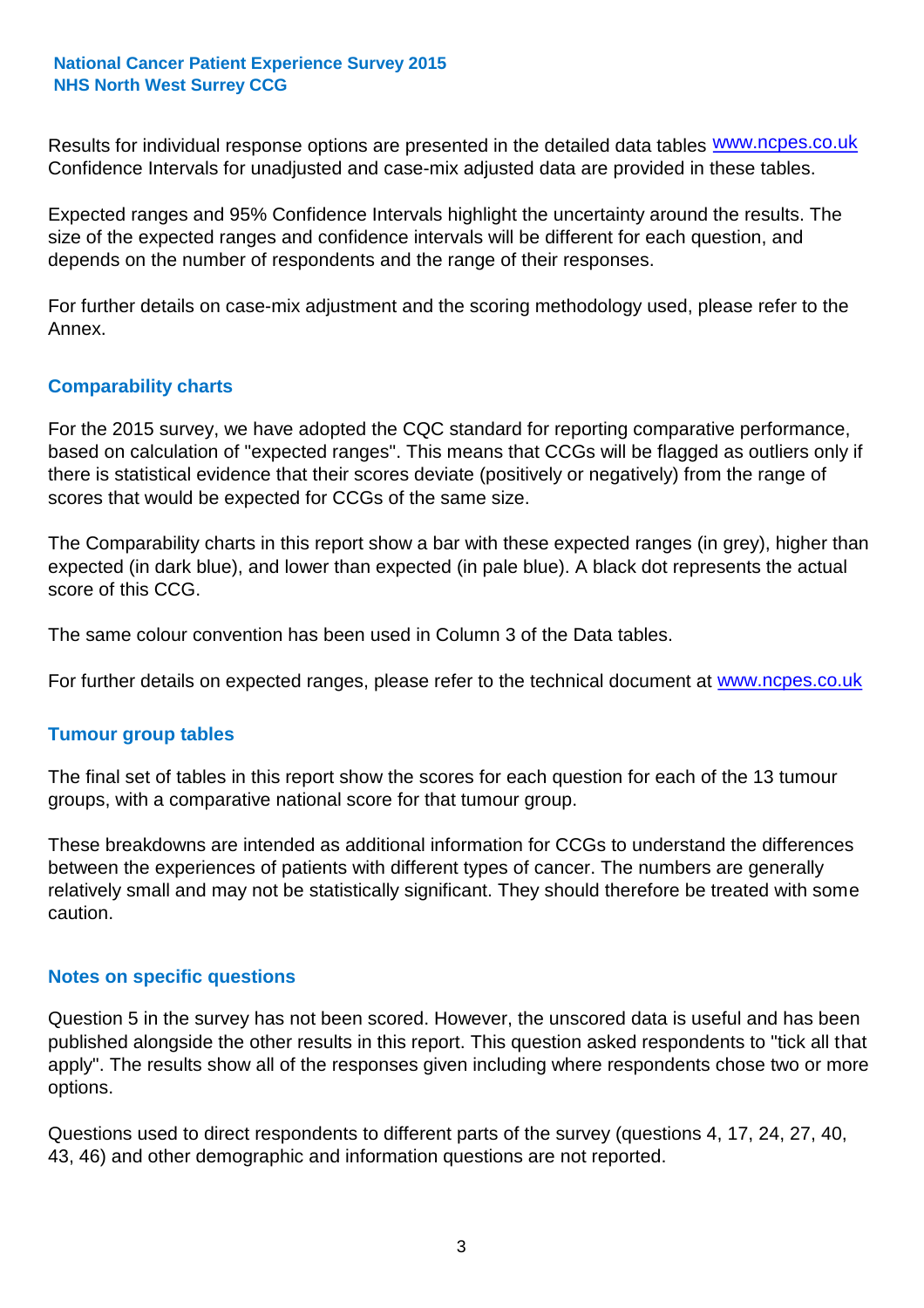#### **How to use the data**

Unadjusted data should be used to see the actual responses from patients relating to the CCG.

Case-mix adjusted data, together with expected ranges, should be used to understand whether the results are significantly higher or lower than national results.

Case-mix adjusted data, together with (case-mix adjusted) Confidence Intervals (presented in the detailed data tables **www.ncpes.co.uk**), should be used to understand whether the results are significantly higher or lower than the results for another CCG.

#### **Response rates**

Numbers of respondents by tumour group, age and gender can be found in the Annex.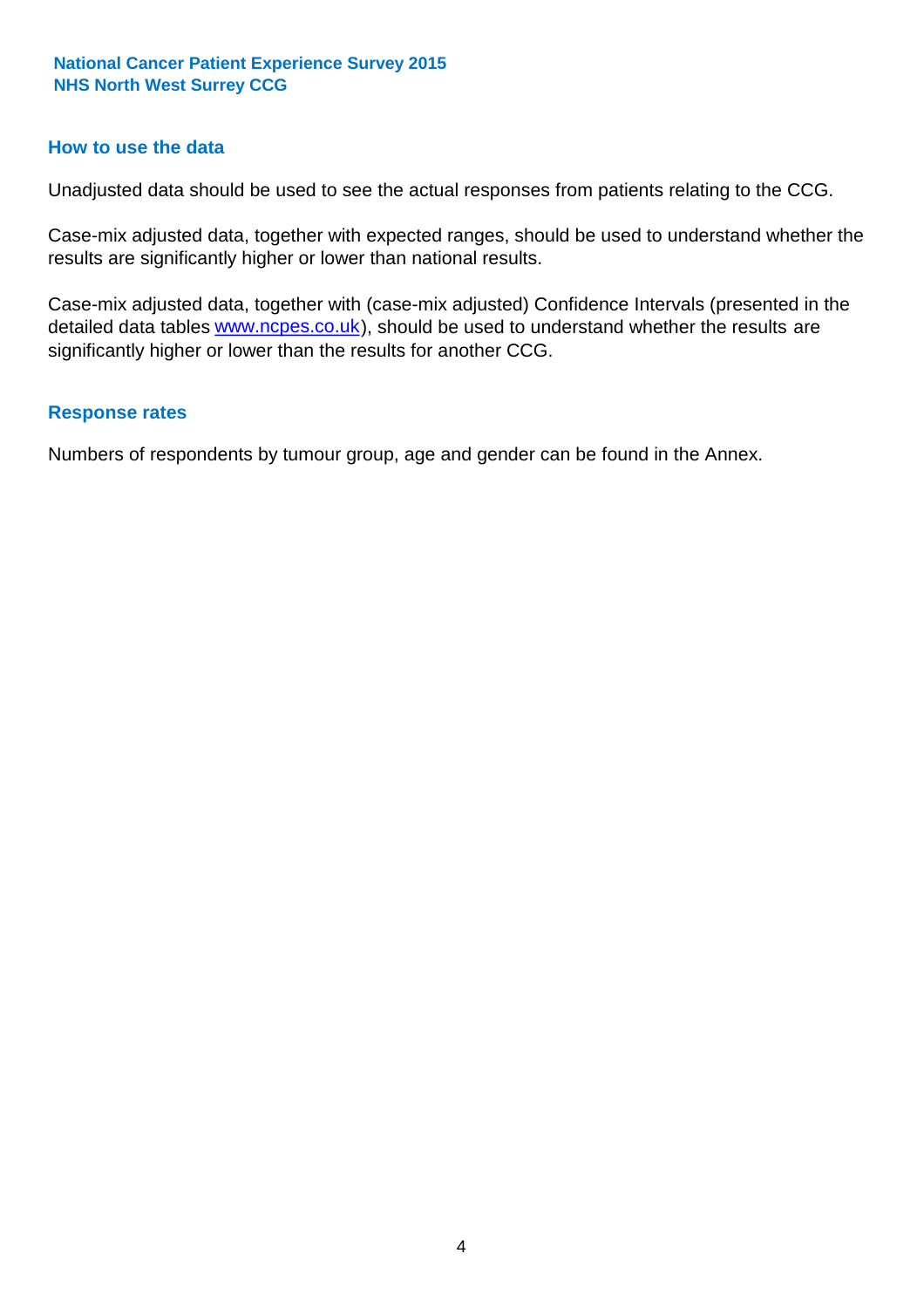#### **Executive Summary**

average rating of 8.5. Asked to rate their care on a scale of zero (very poor) to 10 (very good), respondents gave an

The following questions are included in phase 1 of the Cancer Dashboard developed by Public Health England and NHS England\*:

- **75%** of respondents said that they were definitely involved as much as they wanted to be in decisions about their care and treatment
- **88%** of respondents said that they were given the name of a Clinical Nurse Specialist who would support them through their treatment
- when asked how easy or difficult it had been to contact their Clinical Nurse Specialist 86% of respondents said that it had been 'quite easy' or 'very easy'
- **84%** of respondents said that, overall, they were always treated with dignity and respect they were in hospital
- **93%** of respondents said that hospital staff told them who to contact if they were worried about their condition or treatment after they left hospital
- **56%** of respondents said that they thought the GPs and nurses at their general practice definitely did everything they could to support them while they were having cancer treatment.

Detailed results for these and other questions are set out in the sections that follow.

#### www.cancerdata.nhs.uk/dashboard

The questions were selected in discussion with the national Cancer Patient Experience Advisory Group and reflect four key patient experience domains: provision of information; involvement in decisions; care transition; interpersonal relations, respect and dignity. The figures presented above are all case-mix adjusted.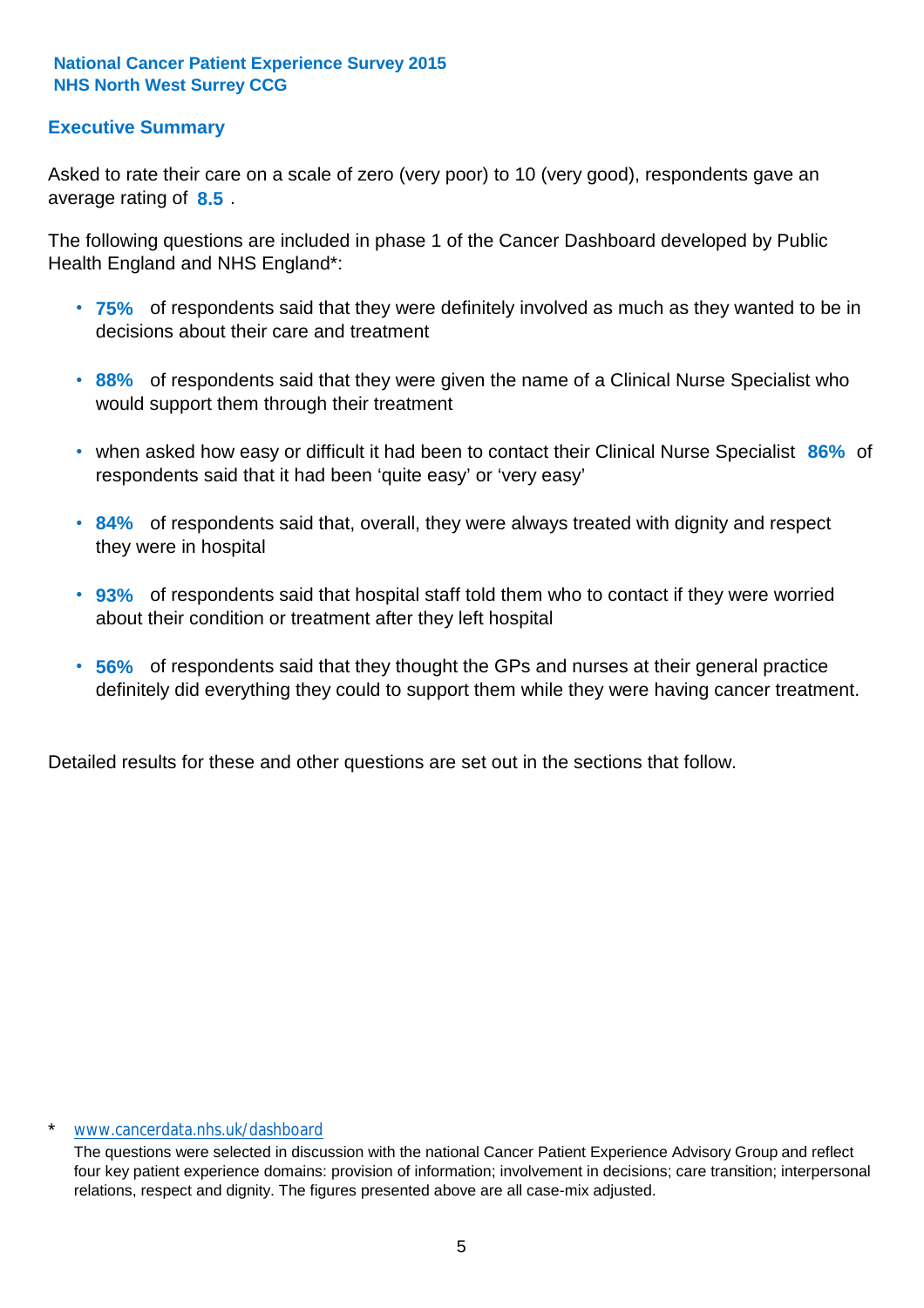## **Questions which scored outside expected range**

|                                     |                                                                                            |                                          | 2015 Case-mix Adjusted             |                                     |                                     |                              |
|-------------------------------------|--------------------------------------------------------------------------------------------|------------------------------------------|------------------------------------|-------------------------------------|-------------------------------------|------------------------------|
| Question                            |                                                                                            | respondents<br>for this CCG<br>Number of | Percentage for<br>this CCG<br>2015 | Lower limit of<br>expected<br>range | Upper limit of<br>expected<br>range | Average<br>Score<br>National |
|                                     | Finding out what was wrong with you                                                        |                                          |                                    |                                     |                                     |                              |
| Q8                                  | Patient told they could bring a family member or friend when<br>first told they had cancer | 346                                      | 73%                                | 74%                                 | 83%                                 | 79%                          |
| Deciding the best treatment for you |                                                                                            |                                          |                                    |                                     |                                     |                              |
| Q13                                 | Possible side effects explained in an understandable way                                   | 410                                      | 65%                                | 68%                                 | 77%                                 | 73%                          |
| Q14                                 | Patient given practical advice and support in dealing with side<br>effects of treatment    | 410                                      | 60%                                | 62%                                 | 71%                                 | 66%                          |
|                                     | Support for people with cancer                                                             |                                          |                                    |                                     |                                     |                              |
| Q20                                 | Hospital staff gave information about support groups                                       | 299                                      | 76%                                | 78%                                 | 88%                                 | 83%                          |
| Q <sub>21</sub>                     | Hospital staff gave information about impact cancer could have<br>on day to day activities | 286                                      | 73%                                | 76%                                 | 85%                                 | 81%                          |
|                                     | Hospital care as an inpatient                                                              |                                          |                                    |                                     |                                     |                              |
| Q28                                 | Groups of doctors or nurses did not talk in front of patient as if<br>they were not there  | 266                                      | 76%                                | 77%                                 | 86%                                 | 81%                          |
|                                     | Hospital care as a day patient / outpatient                                                |                                          |                                    |                                     |                                     |                              |
| Q47                                 | Beforehand patient had all information needed about<br>chemotherapy treatment              | 197                                      | 77%                                | 79%                                 | 89%                                 | 84%                          |
| Q48                                 | Patient given understandable information about whether<br>chemotherapy was working         | 183                                      | 57%                                | 61%                                 | 75%                                 | 68%                          |
|                                     | Care from your general practice                                                            |                                          |                                    |                                     |                                     |                              |
| Q53                                 | Practice staff definitely did everything they could to support<br>patient                  | 292                                      | 56%                                | 57%                                 | 68%                                 | 63%                          |
|                                     | Your overall NHS care                                                                      |                                          |                                    |                                     |                                     |                              |
| Q58                                 | Taking part in cancer research discussed with patient                                      | 420                                      | 20%                                | 21%                                 | 35%                                 | 28%                          |
| Q59                                 | Patient's average rating of care scored from very poor to very<br>good                     | 421                                      | 8.5                                | 8.6                                 | 8.8                                 | 8.7                          |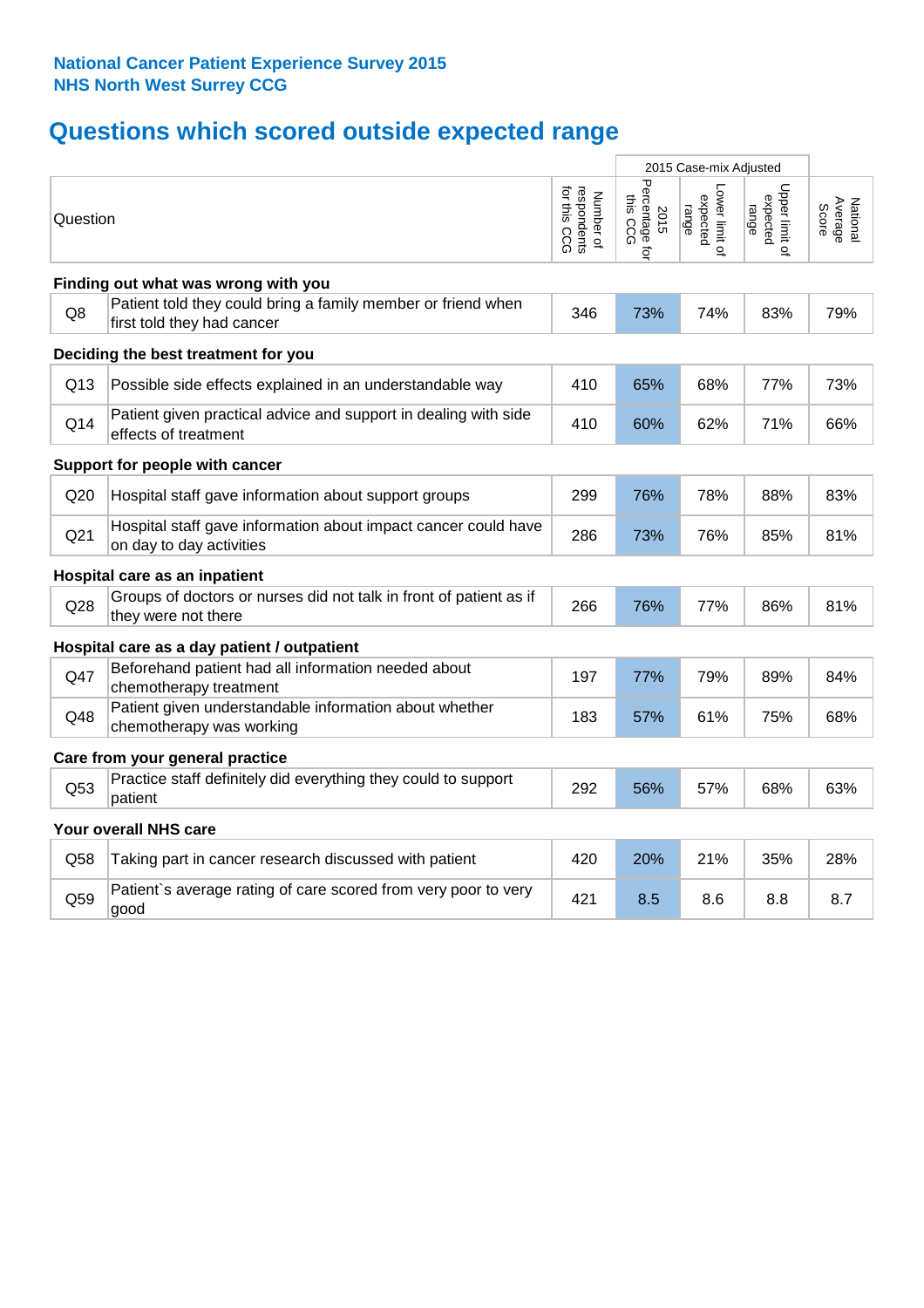### **CCG results**

#### **Seeing your GP**



|    |                                                                |                                         |                             |               | 2015 Case-mix Adjusted     |                            |                           |
|----|----------------------------------------------------------------|-----------------------------------------|-----------------------------|---------------|----------------------------|----------------------------|---------------------------|
|    | Question                                                       | respondents<br>Number<br>$\overline{a}$ | 2015<br>Unadjusted<br>Score | 2015<br>Score | Expected<br>range<br>lower | Expected<br>range<br>nbber | National Average<br>Score |
| Q1 | Saw GP once / twice before being told had to go to<br>hospital | 322                                     | 74%                         | 75%           | 71%                        | 81%                        | 76%                       |
| Q2 | Patient thought they were seen as soon as necessary            | 425                                     | 82%                         | 82%           | 79%                        | 86%                        | 82%                       |

|    |                                                                             |                                                 | No. |
|----|-----------------------------------------------------------------------------|-------------------------------------------------|-----|
|    |                                                                             | Yes                                             |     |
|    | Beforehand, did you have all the<br>information you needed about your test? | No, I would have liked more written information |     |
| Q5 |                                                                             | No, I would have liked more verbal information  |     |
|    |                                                                             | I did not need / want any information           |     |
|    |                                                                             | Don't know / can't remember                     |     |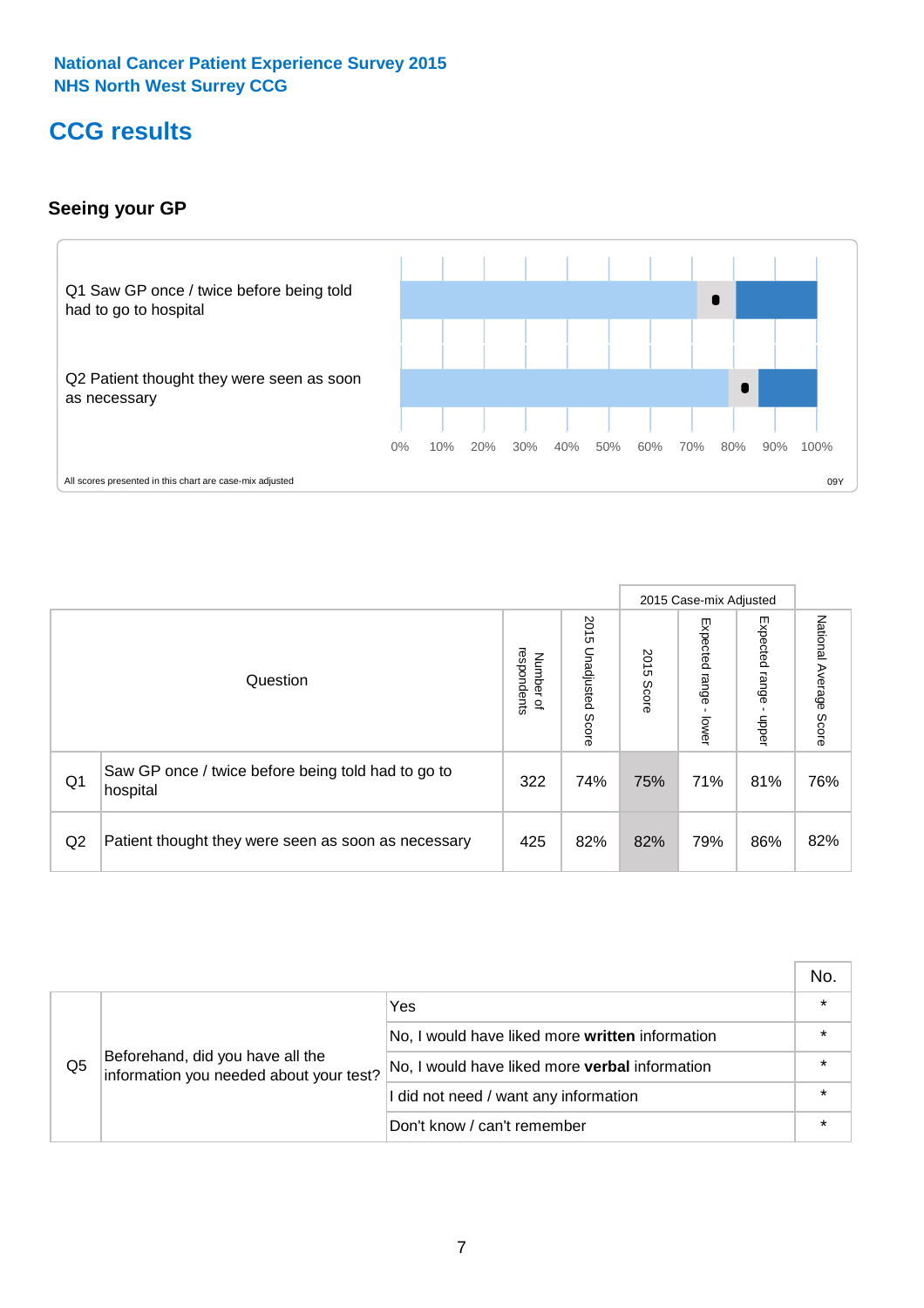#### **Diagnostic tests**



|                |                                                                       |                          |                             |               | 2015 Case-mix Adjusted  |                         |                           |
|----------------|-----------------------------------------------------------------------|--------------------------|-----------------------------|---------------|-------------------------|-------------------------|---------------------------|
|                | Question                                                              | Number of<br>respondents | 2015<br>Unadjusted<br>Score | 2015<br>Score | Expected range<br>lower | Expected range<br>nbber | National Average<br>Score |
| Q <sub>6</sub> | The length of time waiting for the test to be done was<br>about right | 360                      | 89%                         | 89%           | 83%                     | 90%                     | 87%                       |
| Q7             | Given complete explanation of test results in<br>understandable way   | 364                      | 78%                         | 78%           | 75%                     | 83%                     | 79%                       |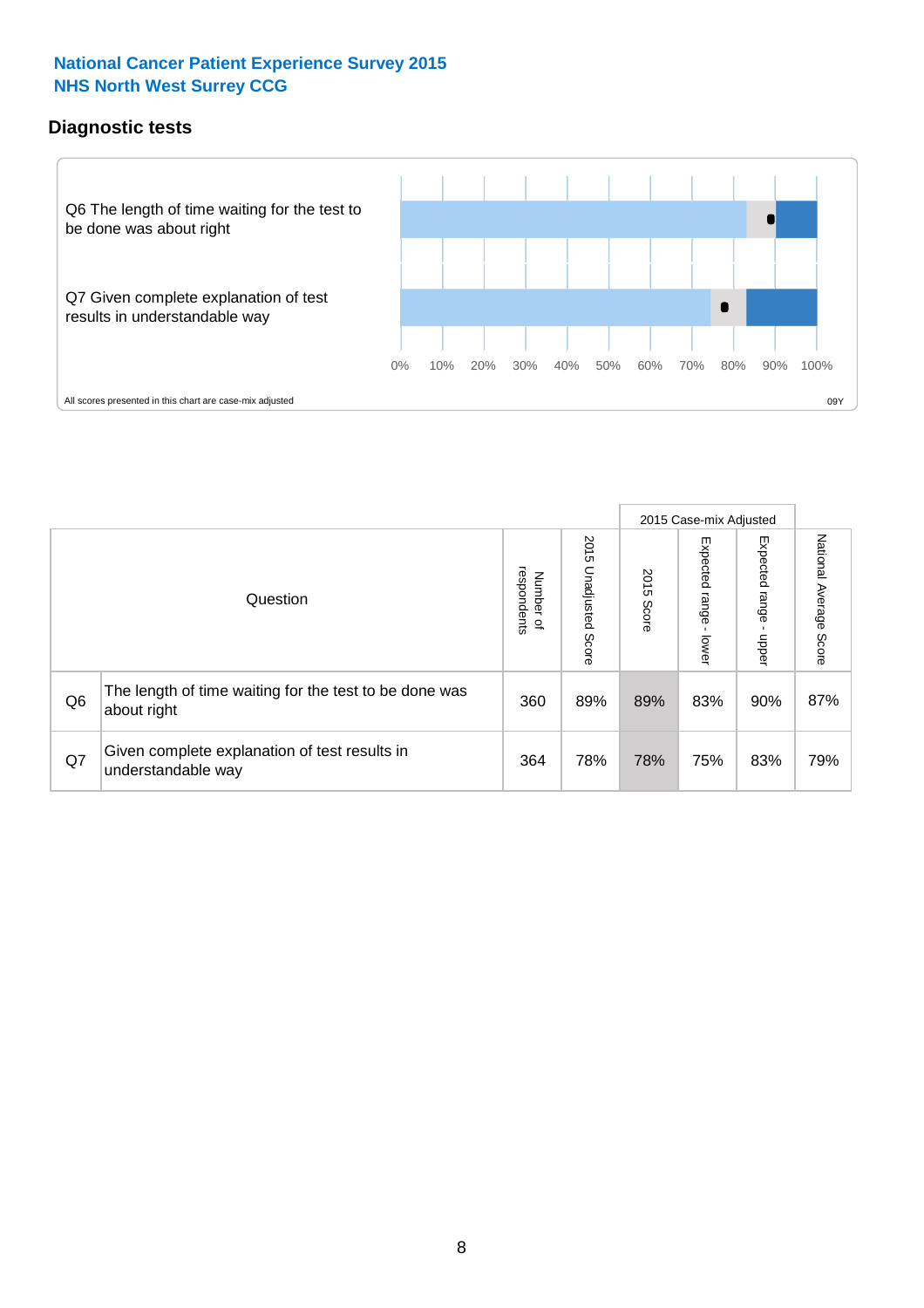#### **Finding out what was wrong with you**



|     |                                                                                            |                          |                          |               | 2015 Case-mix Adjusted      |                                           |                                  |
|-----|--------------------------------------------------------------------------------------------|--------------------------|--------------------------|---------------|-----------------------------|-------------------------------------------|----------------------------------|
|     | Question                                                                                   | respondents<br>Number of | 2015<br>Unadjusted Score | 2015<br>Score | Expected range -<br>- lower | Expected range<br>$\blacksquare$<br>nbber | National Average<br><b>Score</b> |
| Q8  | Patient told they could bring a family member or friend<br>when first told they had cancer | 346                      | 72%                      | 73%           | 74%                         | 83%                                       | 79%                              |
| Q9  | Patient felt they were told sensitively that they had cancer                               | 433                      | 82%                      | 82%           | 81%                         | 88%                                       | 84%                              |
| Q10 | Patient completely understood the explanation of what<br>was wrong                         | 434                      | 70%                      | 71%           | 69%                         | 77%                                       | 73%                              |
| Q11 | Patient given easy to understand written information<br>about the type of cancer they had  | 386                      | 67%                      | 68%           | 67%                         | 76%                                       | 72%                              |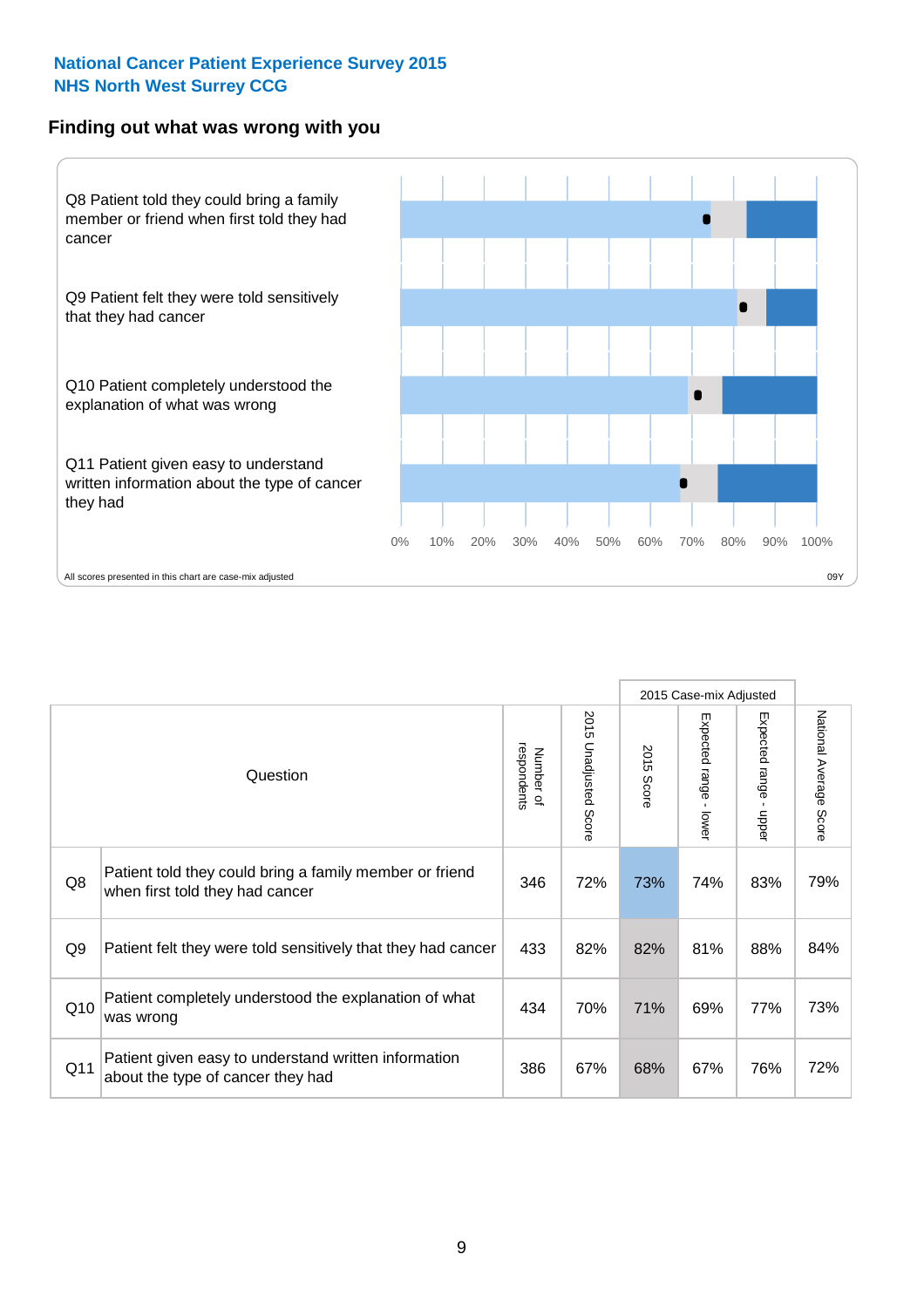#### **Finding out what was wrong with you**



|     |                                                                                         |                          |                          |               | 2015 Case-mix Adjusted                  |                           |                        |
|-----|-----------------------------------------------------------------------------------------|--------------------------|--------------------------|---------------|-----------------------------------------|---------------------------|------------------------|
|     | Question                                                                                | Number of<br>respondents | 2015<br>Unadjusted Score | 2015<br>Score | Expected range<br>$\mathbf{I}$<br>lower | Expected range -<br>nbber | National Average Score |
| Q12 | Patient felt that treatment options were completely<br>explained                        | 366                      | 80%                      | 80%           | 79%                                     | 87%                       | 83%                    |
| Q13 | Possible side effects explained in an understandable way                                | 410                      | 65%                      | 65%           | 68%                                     | 77%                       | 73%                    |
| Q14 | Patient given practical advice and support in dealing with<br>side effects of treatment | 410                      | 59%                      | 60%           | 62%                                     | 71%                       | 66%                    |
| Q15 | Patient definitely told about side effects that could affect<br>them in the future      | 388                      | 49%                      | 50%           | 49%                                     | 59%                       | 54%                    |
| Q16 | Patient definitely involved in decisions about care and<br>treatment                    | 413                      | 75%                      | 75%           | 74%                                     | 82%                       | 78%                    |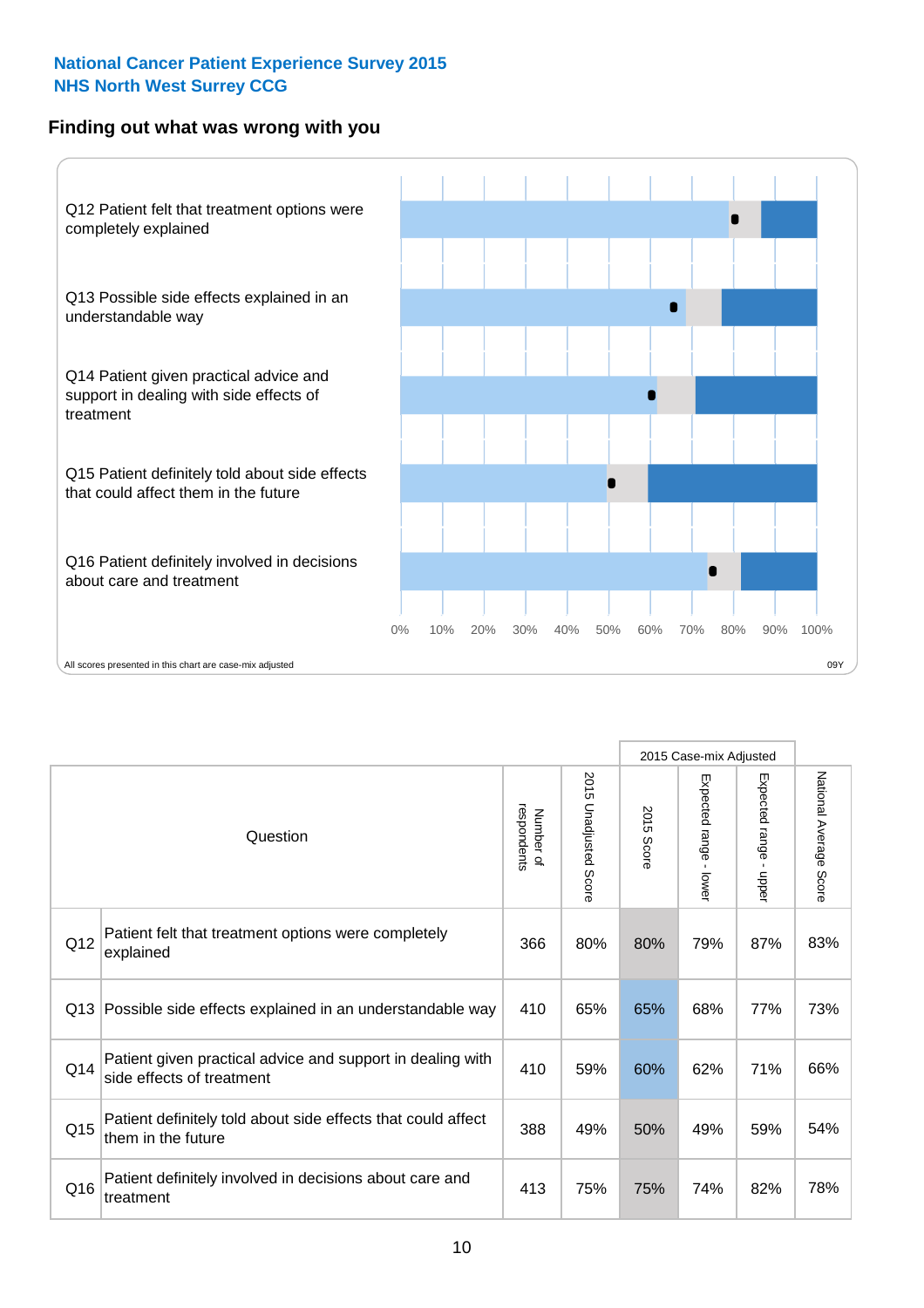#### **Clinical Nurse Specialist**



|     |                                                                                     |                          |                       |               | 2015 Case-mix Adjusted  |                         |                                  |
|-----|-------------------------------------------------------------------------------------|--------------------------|-----------------------|---------------|-------------------------|-------------------------|----------------------------------|
|     | Question                                                                            | respondents<br>Number of | 2015 Unadjusted Score | 2015<br>Score | Expected range<br>lower | Expected range<br>nbber | National Average<br><b>Score</b> |
| Q17 | Patient given the name of the CNS who would support<br>them through their treatment | 414                      | 88%                   | 88%           | 87%                     | 93%                     | 90%                              |
| Q18 | Patient found it easy to contact their CNS                                          | 330                      | 86%                   | 86%           | 82%                     | 91%                     | 87%                              |
| Q19 | Get understandable answers to important questions all or<br>most of the time        | 319                      | 87%                   | 87%           | 85%                     | 92%                     | 89%                              |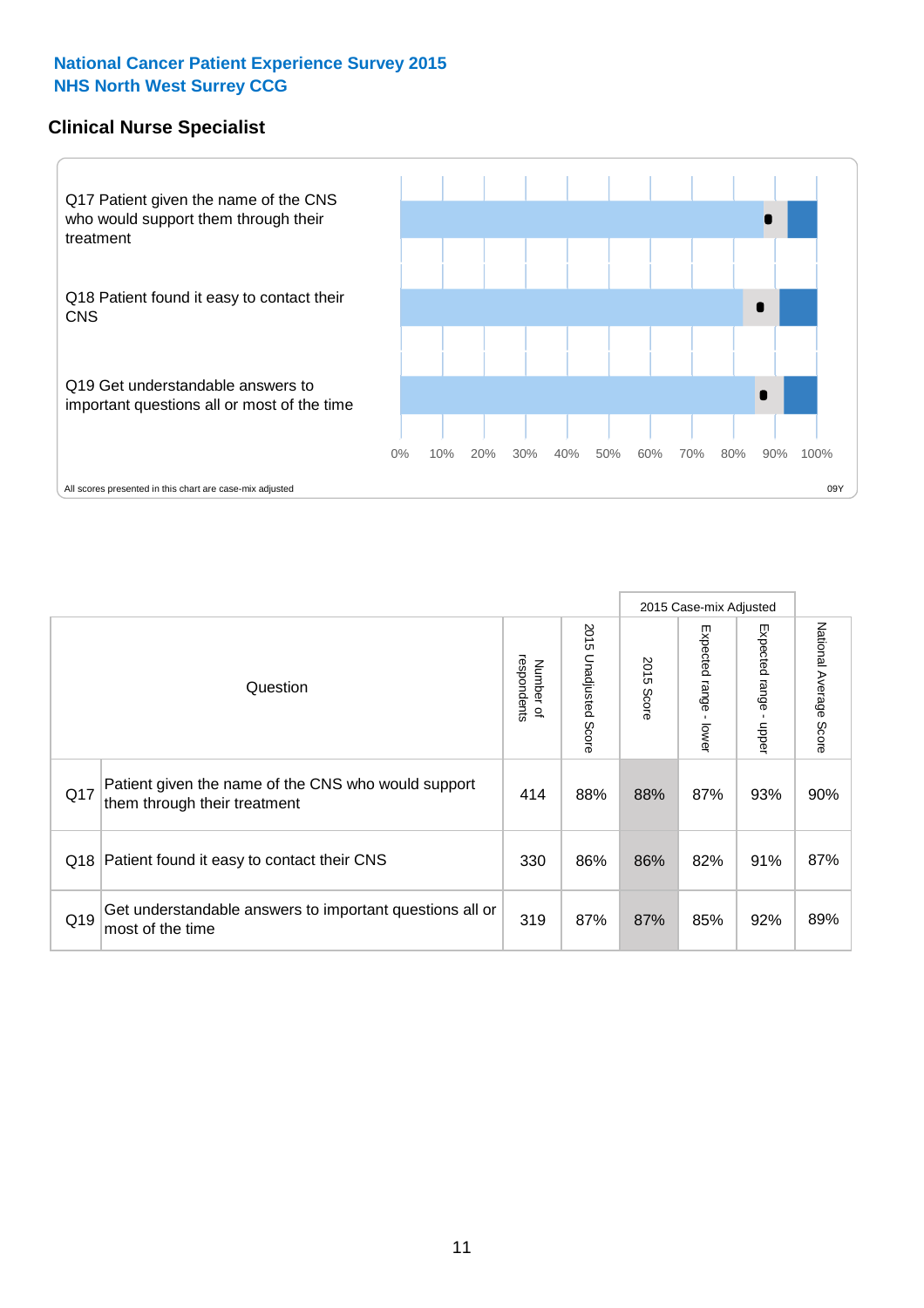#### **Support for people with cancer**



|                 |                                                                                            |                          |                             |               | 2015 Case-mix Adjusted  |                                           |                        |
|-----------------|--------------------------------------------------------------------------------------------|--------------------------|-----------------------------|---------------|-------------------------|-------------------------------------------|------------------------|
|                 | Question                                                                                   | respondents<br>Number of | 2015<br>Unadjusted<br>Score | 2015<br>Score | Expected range<br>lower | Expected range<br>$\blacksquare$<br>nbber | National Average Score |
| Q <sub>20</sub> | Hospital staff gave information about support groups                                       | 299                      | 76%                         | 76%           | 78%                     | 88%                                       | 83%                    |
| Q <sub>21</sub> | Hospital staff gave information about impact cancer could<br>have on day to day activities | 286                      | 73%                         | 73%           | 76%                     | 85%                                       | 81%                    |
| Q22             | Hospital staff gave information on getting financial help                                  | 207                      | 50%                         | 49%           | 48%                     | 62%                                       | 55%                    |
| Q <sub>23</sub> | Hospital staff told patient they could get free prescriptions                              | 204                      | 79%                         | 78%           | 75%                     | 86%                                       | 80%                    |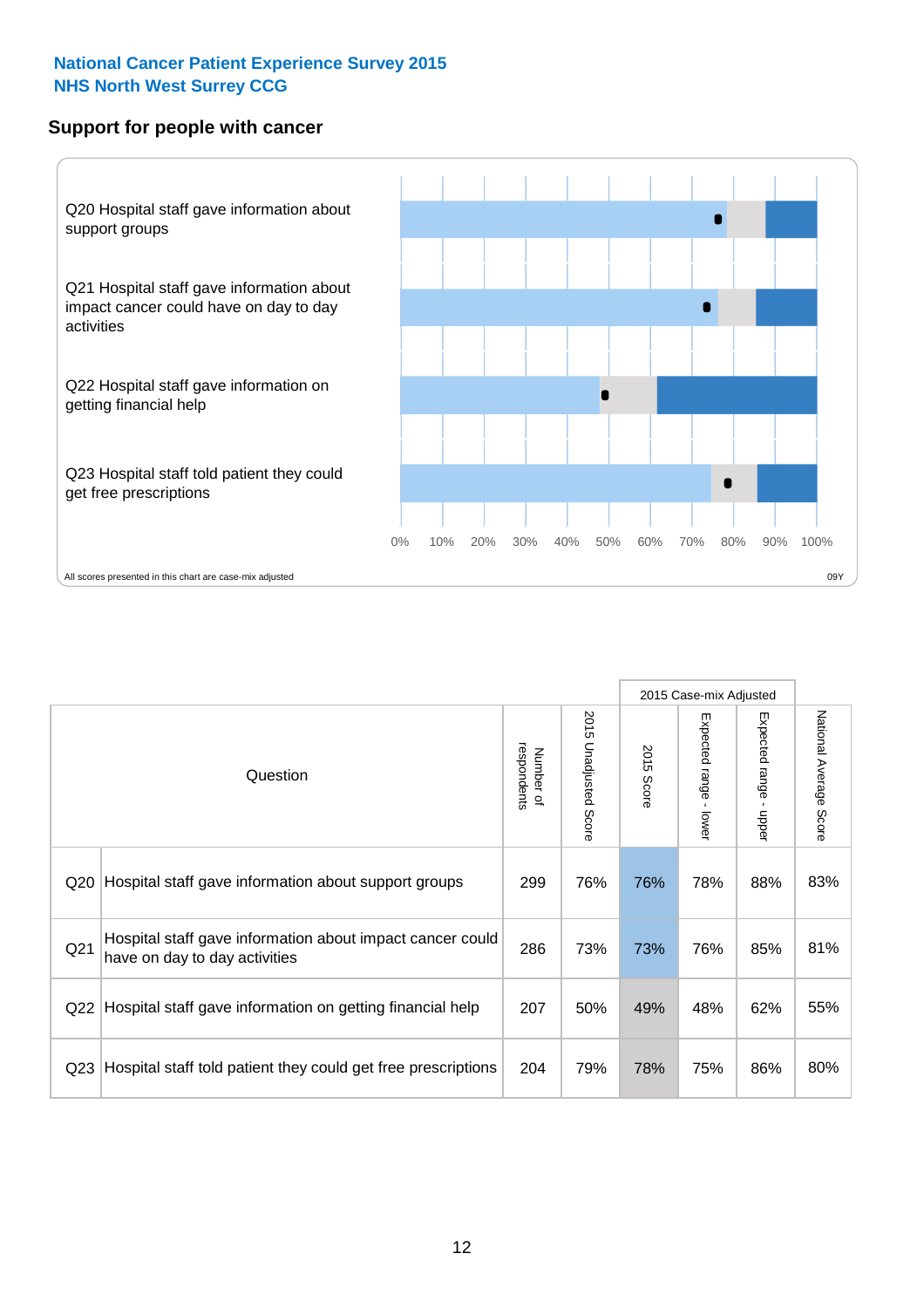#### **Operations**



|     |                                                                 |                                              |                             |                   | 2015 Case-mix Adjusted     |                            |                              |
|-----|-----------------------------------------------------------------|----------------------------------------------|-----------------------------|-------------------|----------------------------|----------------------------|------------------------------|
|     | Question                                                        | respondents<br>Number<br>$\overline{\sigma}$ | 2015<br>Unadjusted<br>Score | 201<br>c<br>Score | Expected<br>range<br>lower | Expected<br>range<br>doper | National<br>Average<br>Score |
| Q26 | Staff explained how operation had gone in<br>understandable way | 230                                          | 73%                         | 73%               | 72%                        | 83%                        | 78%                          |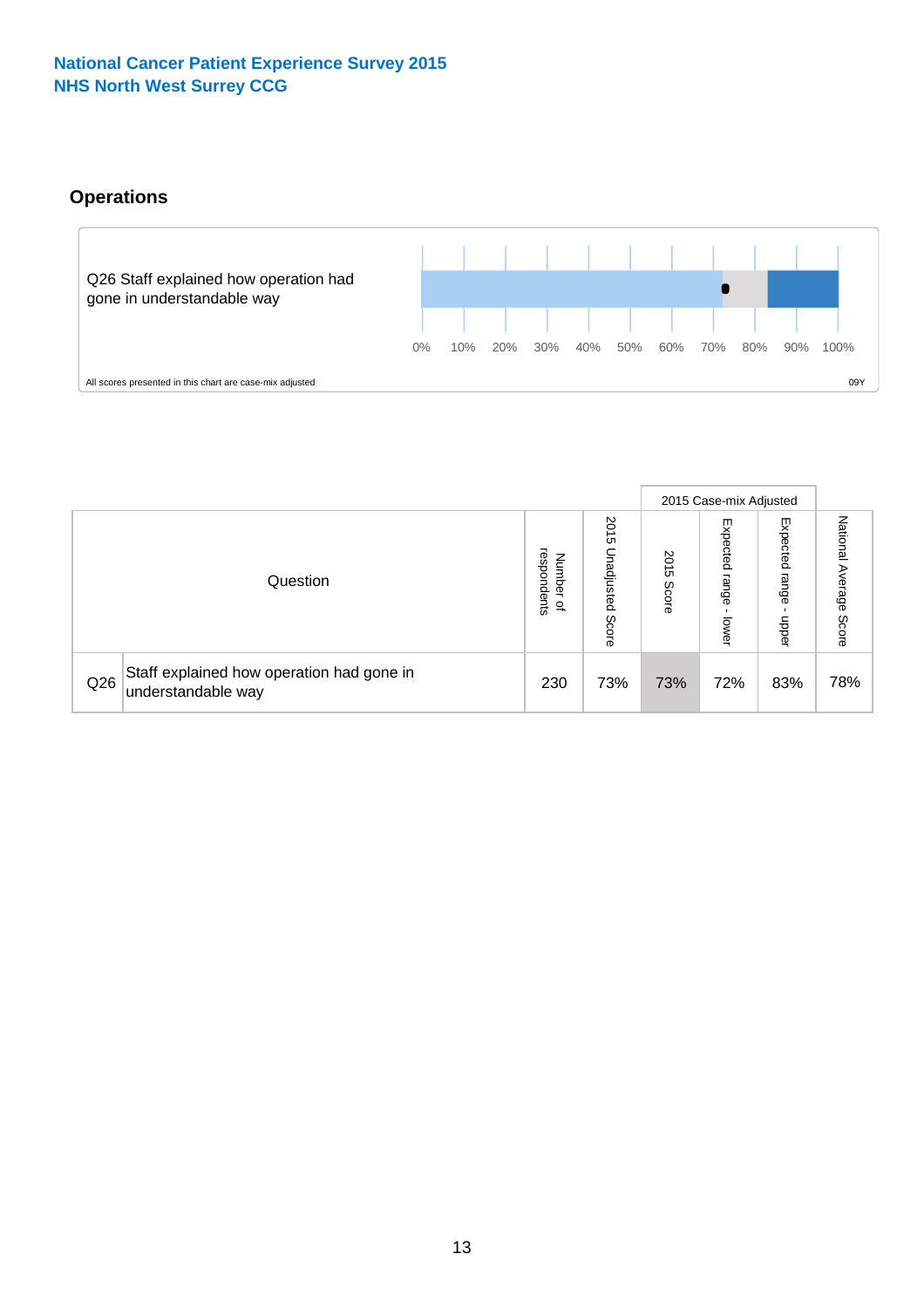#### **Hospital care as an inpatient (Part 1 of 3)**



All scores presented in this chart are case-mix adjusted  $09Y$ 

|                 |                                                                                           |                          |                                 |                      | 2015 Case-mix Adjusted                    |                                           |                        |
|-----------------|-------------------------------------------------------------------------------------------|--------------------------|---------------------------------|----------------------|-------------------------------------------|-------------------------------------------|------------------------|
|                 | Question                                                                                  | respondents<br>Number of | 2015<br><b>Unadjusted Score</b> | 2015<br><b>Score</b> | Expected range<br>$\blacksquare$<br>lower | Expected range<br>$\blacksquare$<br>nbber | National Average Score |
| Q28             | Groups of doctors or nurses did not talk in front of patient<br>as if they were not there | 266                      | 77%                             | 76%                  | 77%                                       | 86%                                       | 81%                    |
| Q29             | Patient had confidence and trust in all doctors treating<br>them                          | 266                      | 83%                             | 83%                  | 80%                                       | 88%                                       | 84%                    |
| Q30             | Patient's family or someone close definitely had<br>opportunity to talk to doctor         | 212                      | 68%                             | 68%                  | 66%                                       | 78%                                       | 72%                    |
| Q <sub>31</sub> | Patient had confidence and trust in all ward nurses                                       | 263                      | 72%                             | 73%                  | 67%                                       | 78%                                       | 72%                    |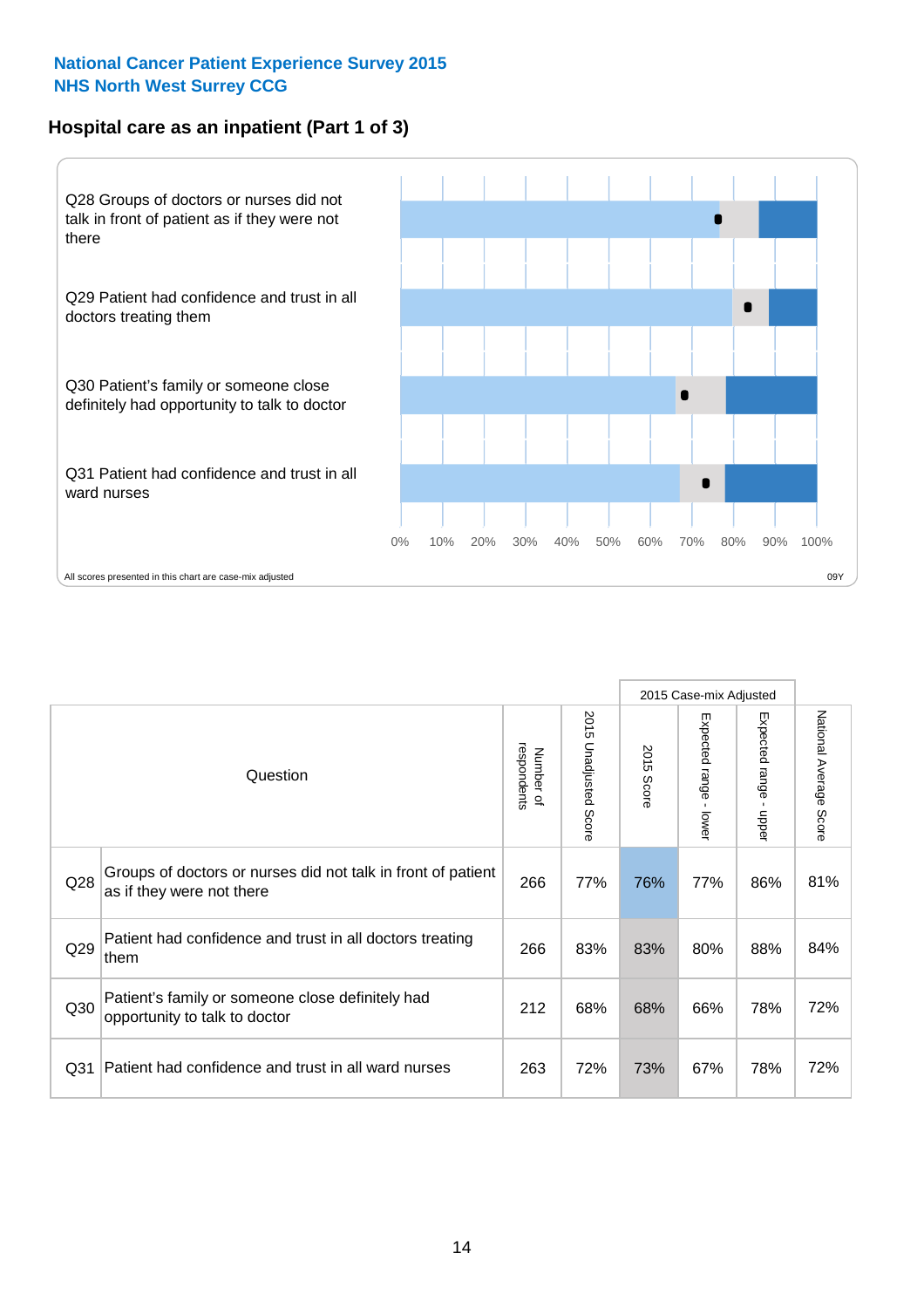#### **Hospital care as an inpatient (Part 2 of 3)**



|                 |                                                                         |                          |                          |               | 2015 Case-mix Adjusted    |                                         |                        |
|-----------------|-------------------------------------------------------------------------|--------------------------|--------------------------|---------------|---------------------------|-----------------------------------------|------------------------|
|                 | Question                                                                | respondents<br>Number of | 2015 Unadjusted<br>Score | 2015<br>Score | Expected range<br>- lower | Expected range<br>$\mathbf{I}$<br>nbber | National Average Score |
| Q32             | Always / nearly always enough nurses on duty                            | 264                      | 67%                      | 68%           | 60%                       | 72%                                     | 66%                    |
| Q <sub>33</sub> | All staff asked patient what name they preferred to be<br>called by     | 262                      | 68%                      | 69%           | 57%                       | 76%                                     | 67%                    |
| Q34             | Always given enough privacy when discussing condition<br>or treatment   | 263                      | 84%                      | 83%           | 80%                       | 89%                                     | 85%                    |
| Q35             | Patient was able to discuss worries or fears with staff<br>during visit | 191                      | 51%                      | 52%           | 45%                       | 59%                                     | 52%                    |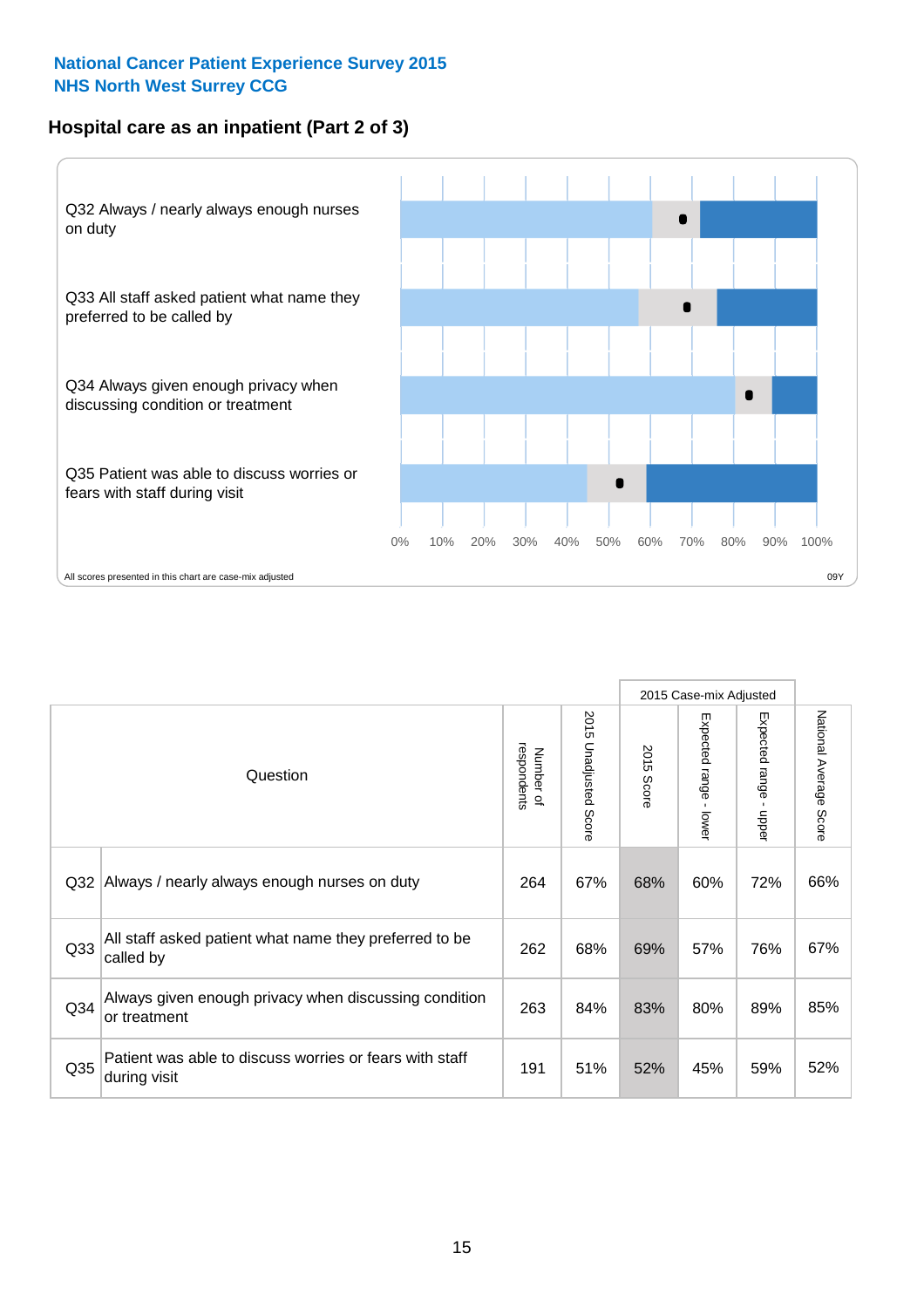#### **Hospital care as an inpatient (Part 3 of 3)**



|     |                                                                                     |                          |                                 |               | 2015 Case-mix Adjusted  |                                           |                        |
|-----|-------------------------------------------------------------------------------------|--------------------------|---------------------------------|---------------|-------------------------|-------------------------------------------|------------------------|
|     | Question                                                                            | respondents<br>Number of | 2015<br><b>Unadjusted Score</b> | 2015<br>Score | Expected range<br>lower | Expected range<br>$\blacksquare$<br>nbber | National Average Score |
| Q36 | Hospital staff definitely did everything to help control pain                       | 224                      | 80%                             | 81%           | 79%                     | 89%                                       | 84%                    |
| Q37 | Always treated with respect and dignity by staff                                    | 264                      | 84%                             | 84%           | 83%                     | 91%                                       | 87%                    |
| Q38 | Given clear written information about what should / should<br>not do post discharge | 240                      | 82%                             | 82%           | 80%                     | 89%                                       | 84%                    |
| Q39 | Staff told patient who to contact if worried post discharge                         | 244                      | 93%                             | 93%           | 91%                     | 97%                                       | 94%                    |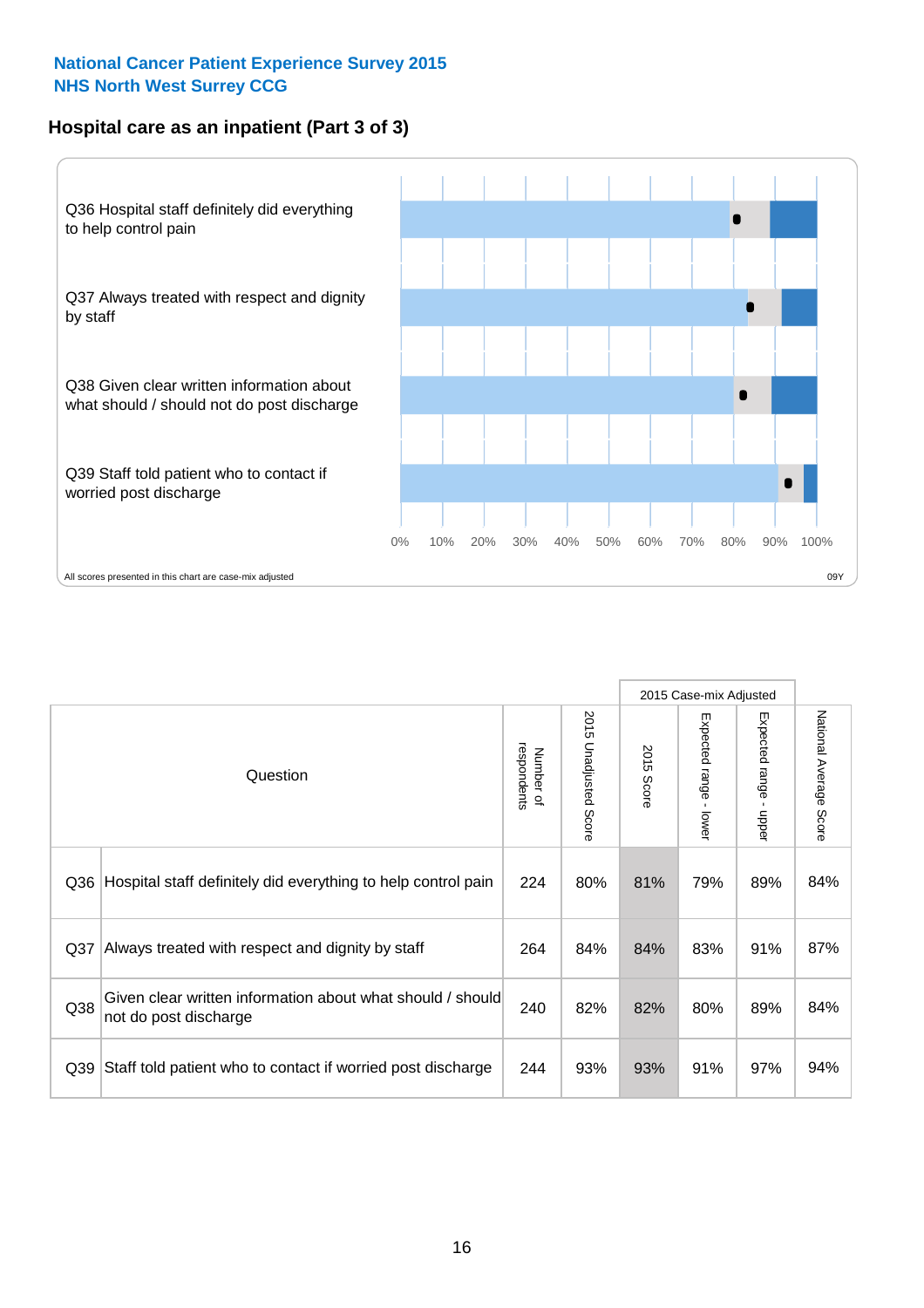#### **Hospital care as a day patient / outpatient (Part 1 of 2)**



|     |                                                                                    |                          |                          |               | 2015 Case-mix Adjusted                  |                                         |                        |
|-----|------------------------------------------------------------------------------------|--------------------------|--------------------------|---------------|-----------------------------------------|-----------------------------------------|------------------------|
|     | Question                                                                           | respondents<br>Number of | 2015<br>Unadjusted Score | 2015<br>Score | Expected range<br>$\mathbf{r}$<br>lower | Expected range<br>$\mathbf{I}$<br>nbber | National Average Score |
| Q41 | Patient was able to discuss worries or fears with staff<br>during visit            | 309                      | 67%                      | 67%           | 65%                                     | 75%                                     | 70%                    |
| Q42 | Doctor had the right notes and other documentation with<br>them                    | 357                      | 94%                      | 94%           | 93%                                     | 98%                                     | 96%                    |
| Q44 | Beforehand patient had all information needed about<br>radiotherapy treatment      | 91                       | 80%                      | 81%           | 79%                                     | 93%                                     | 86%                    |
| Q45 | Patient given understandable information about whether<br>radiotherapy was working | 81                       | 60%                      | 61%           | 49%                                     | 70%                                     | 60%                    |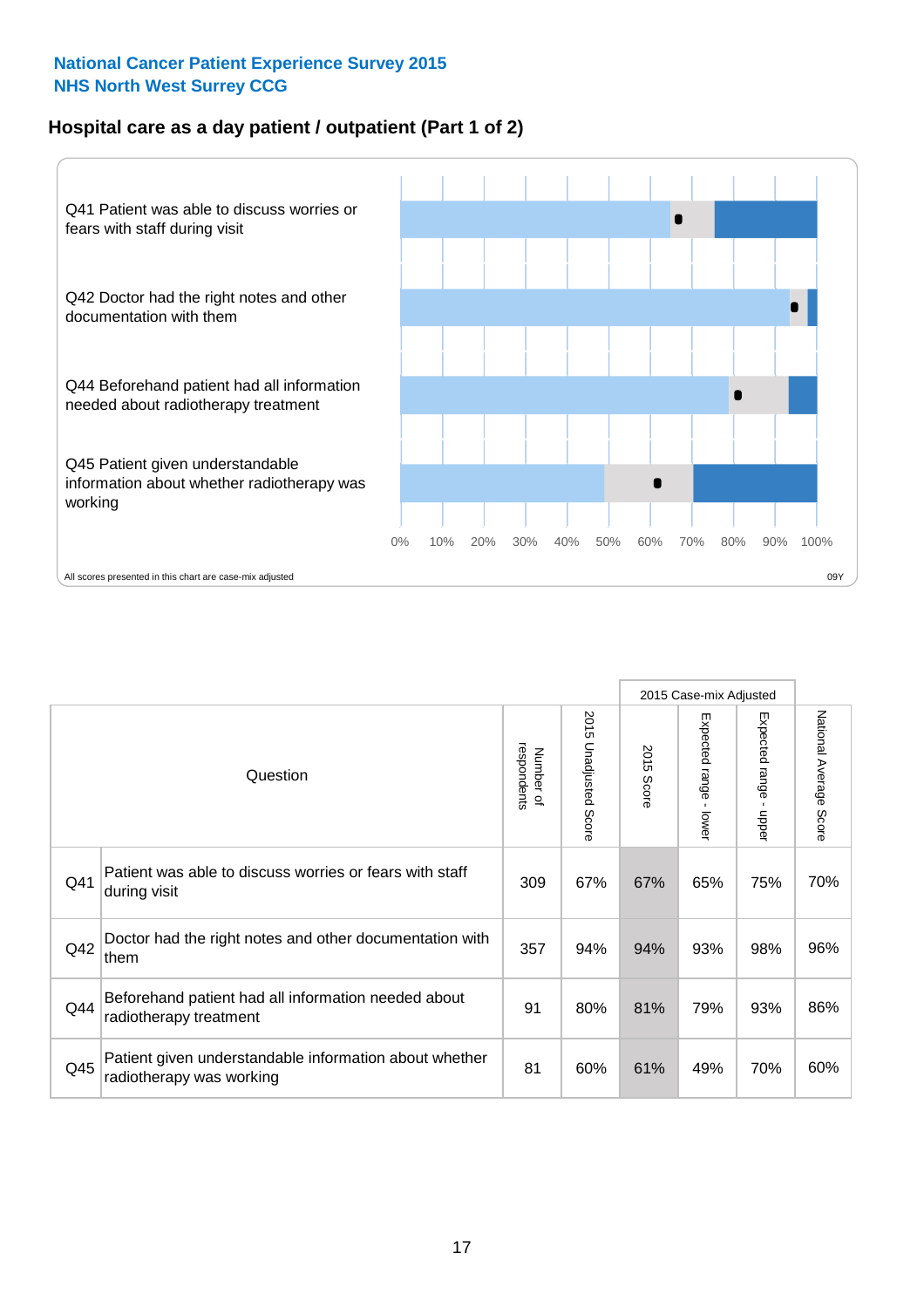#### **Hospital care as a day patient / outpatient (Part 2 of 2)**



|     |                                                                                    |                                       |                             | 2015 Case-mix Adjusted |                              |                         |                           |
|-----|------------------------------------------------------------------------------------|---------------------------------------|-----------------------------|------------------------|------------------------------|-------------------------|---------------------------|
|     | Question                                                                           | respondents<br>Number<br>$\mathbf{Q}$ | 2015<br>Unadjusted<br>Score | 2015<br>Score          | Expected<br>I range<br>lower | Expected range<br>doper | National Average<br>Score |
| Q47 | Beforehand patient had all information needed about<br>chemotherapy treatment      | 197                                   | 77%                         | 77%                    | 79%                          | 89%                     | 84%                       |
| Q48 | Patient given understandable information about whether<br>chemotherapy was working | 183                                   | 58%                         | 57%                    | 61%                          | 75%                     | 68%                       |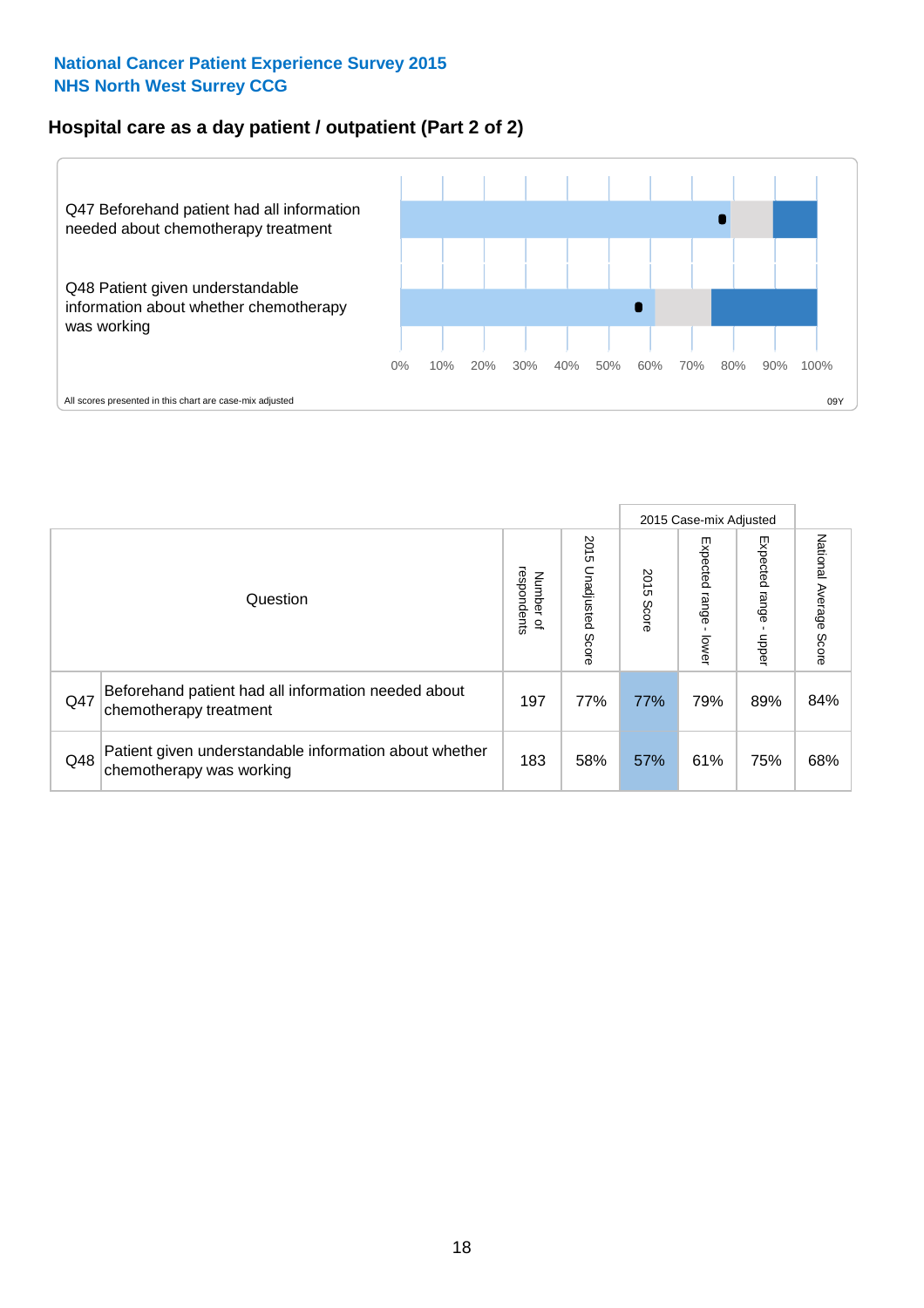#### **Home care and support**



All scores presented in this chart are case-mix adjusted

|                 |                                                                                                     |                          |                       | 2015 Case-mix Adjusted |                         |                         |                                  |
|-----------------|-----------------------------------------------------------------------------------------------------|--------------------------|-----------------------|------------------------|-------------------------|-------------------------|----------------------------------|
|                 | Question                                                                                            | respondents<br>Number of | 2015 Unadjusted Score | 2015<br>Score          | Expected range<br>lower | Expected range<br>nbber | National Average<br><b>Score</b> |
| Q49             | Hospital staff gave family or someone close all the<br>information needed to help with care at home | 337                      | 54%                   | 53%                    | 52%                     | 63%                     | 58%                              |
| Q50             | Patient definitely given enough support from health or<br>social services during treatment          | 215                      | 50%                   | 48%                    | 46%                     | 62%                     | 54%                              |
| Q <sub>51</sub> | Patient definitely given enough support from health or<br>social services after treatment           | 136                      | 40%                   | 39%                    | 36%                     | 53%                     | 45%                              |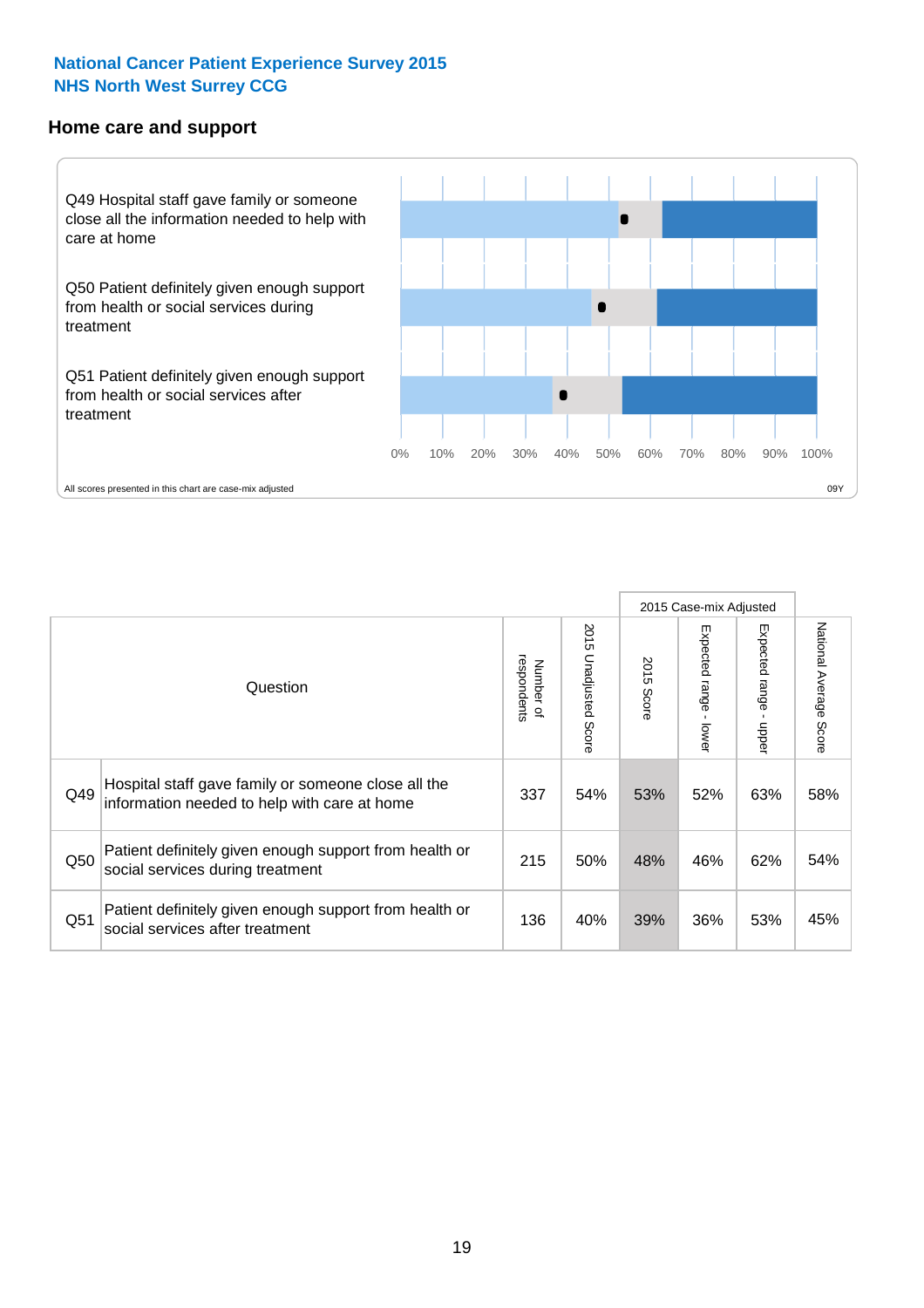#### **Care from your general practice**



|     |                                                                           |                                       |                             | 2015 Case-mix Adjusted |                              |                         |                           |
|-----|---------------------------------------------------------------------------|---------------------------------------|-----------------------------|------------------------|------------------------------|-------------------------|---------------------------|
|     | Question                                                                  | respondents<br>Number<br>$\mathbf{Q}$ | 2015<br>Unadjusted<br>Score | 2015<br>Score          | Expected<br>I range<br>lower | Expected range<br>doper | National Average<br>Score |
| Q52 | GP given enough information about patient's condition<br>and treatment    | 380                                   | 96%                         | 96%                    | 93%                          | 97%                     | 95%                       |
| Q53 | Practice staff definitely did everything they could to<br>support patient | 292                                   | 57%                         | 56%                    | 57%                          | 68%                     | 63%                       |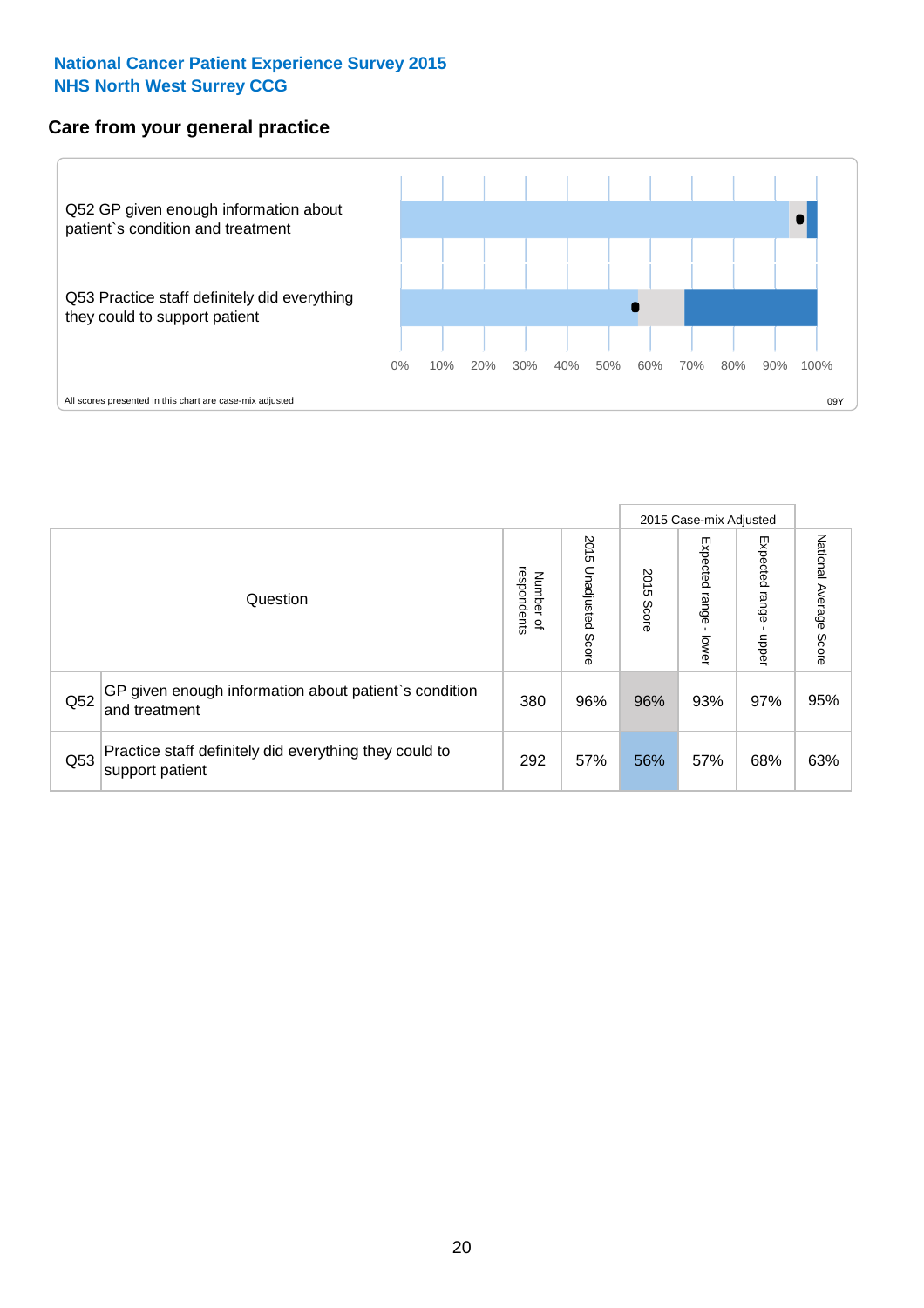#### **Your overall NHS care (Part 1 of 2)**



|     |                                                                    |                          |                          | 2015 Case-mix Adjusted |                         |                                           |                        |
|-----|--------------------------------------------------------------------|--------------------------|--------------------------|------------------------|-------------------------|-------------------------------------------|------------------------|
|     | Question                                                           | respondents<br>Number of | 2015<br>Unadjusted Score | 2015<br><b>Score</b>   | Expected range<br>lower | Expected range<br>$\blacksquare$<br>nbber | National Average Score |
| Q54 | Hospital and community staff always worked well together           | 416                      | 55%                      | 55%                    | 55%                     | 66%                                       | 61%                    |
| Q55 | Patient given a care plan                                          | 336                      | 28%                      | 30%                    | 28%                     | 38%                                       | 33%                    |
| Q56 | Overall the administration of the care was very good /<br>good     | 426                      | 86%                      | 86%                    | 86%                     | 92%                                       | 89%                    |
| Q57 | Length of time for attending clinics and appointments was<br>right | 417                      | 70%                      | 71%                    | 59%                     | 73%                                       | 66%                    |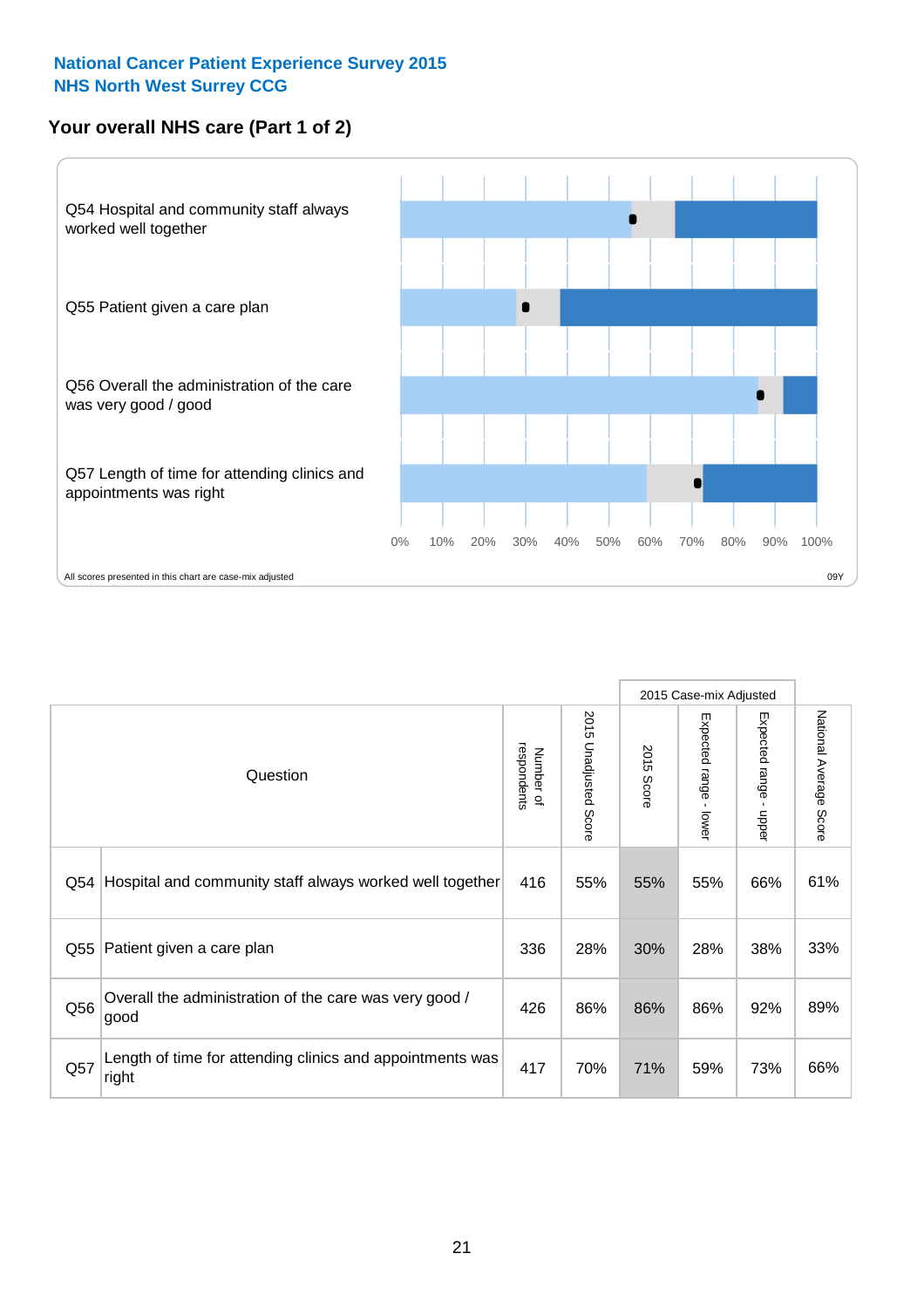#### **Your overall NHS care (Part 2 of 2)**



|     |                                                       |                                              |                             |               |                            | 2015 Case-mix Adjusted     |                        |
|-----|-------------------------------------------------------|----------------------------------------------|-----------------------------|---------------|----------------------------|----------------------------|------------------------|
|     | Question                                              | respondents<br>Number<br>$\overline{\sigma}$ | 2015<br>Unadjusted<br>Score | 2015<br>Score | Expected<br>range<br>lower | Expected<br>range<br>doper | National Average Score |
| Q58 | Taking part in cancer research discussed with patient | 420                                          | 20%                         | 20%           | 21%                        | 35%                        | 28%                    |



|     |                                                                        |                                              |                             |               |                                                    | 2015 Case-mix Adjusted                                |                                     |
|-----|------------------------------------------------------------------------|----------------------------------------------|-----------------------------|---------------|----------------------------------------------------|-------------------------------------------------------|-------------------------------------|
|     | Question                                                               | respondents<br>Number<br>$\overline{\sigma}$ | 2015<br>Unadjusted<br>Score | 2015<br>Score | OWer<br>limit<br>range<br>$\mathbf{a}$<br>expected | Upper<br>limit<br>range<br>$\overline{a}$<br>expected | National<br>Average<br><b>Score</b> |
| Q59 | Patient's average rating of care scored from very poor to<br>very good | 421                                          | 8.5                         | 8.5           | 8.6                                                | 8.8                                                   | 8.7                                 |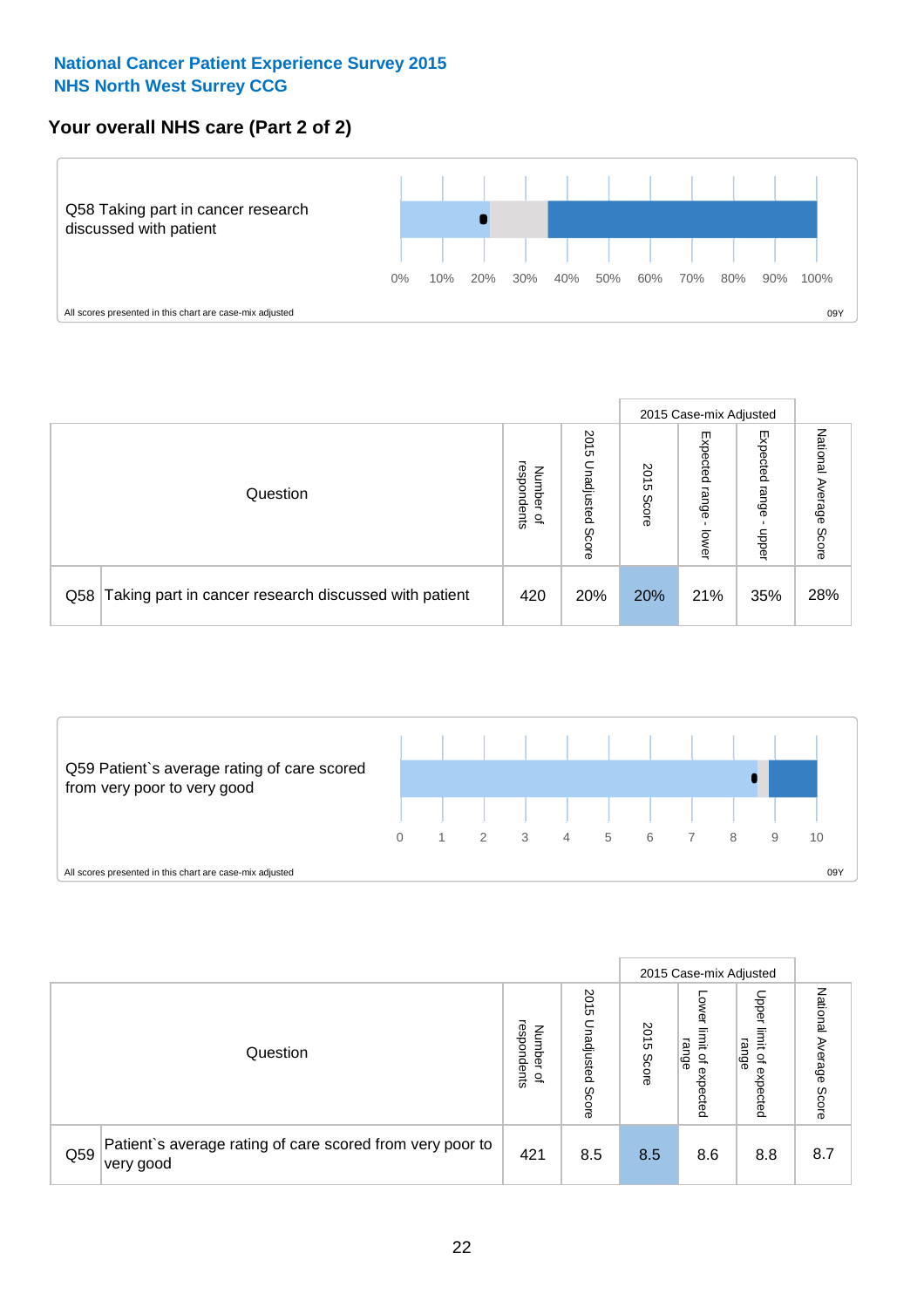### **Comparisons by tumour group for this CCG**

The following tables show the unadjusted CCG and the national percentage scores for each question broken down by tumour group. Where a cell in the table contains an asterisk this indicates that the number of patients in that group was below 21 and too small to display. Where a cell in the table contains "n.a." this indicates that there were no respondents for that tumour group.

### **Seeing your GP**

|                      | Q1. Saw GP once /<br>had to go to hospital | twice before being told | Q2. Patient thought<br>they were seen as<br>soon as necessary |                 |  |
|----------------------|--------------------------------------------|-------------------------|---------------------------------------------------------------|-----------------|--|
| <b>Cancer type</b>   | This CCG <sup>\$</sup>                     | <b>National</b>         | This CCG <sup>\$</sup>                                        | <b>National</b> |  |
| Brain / CNS          | $\star$                                    | 60%                     | $\star$                                                       | 77%             |  |
| <b>Breast</b>        | 92%                                        | 93%                     | 84%                                                           | 88%             |  |
| Colorectal / LGT     | 79%                                        | 72%                     | 85%                                                           | 80%             |  |
| Gynaecological       | 71%                                        | 75%                     | 88%                                                           | 78%             |  |
| Haematological       | 60%                                        | 64%                     | 76%                                                           | 80%             |  |
| <b>Head and Neck</b> | $\star$                                    | 77%                     | $\star$                                                       | 79%             |  |
| Lung                 | $\star$                                    | 69%                     | $\star$                                                       | 83%             |  |
| Prostate             | 83%                                        | 79%                     | 96%                                                           | 85%             |  |
| Sarcoma              | $\star$                                    | 64%                     | $\star$                                                       | 69%             |  |
| <b>Skin</b>          | $\star$                                    | 91%                     | $\star$                                                       | 87%             |  |
| <b>Upper Gastro</b>  | $\star$                                    | 70%                     | $\star$                                                       | 78%             |  |
| Urological           | 91%                                        | 81%                     | 88%                                                           | 84%             |  |
| Other                | 71%                                        | 70%                     | 77%                                                           | 78%             |  |
| <b>All Cancers</b>   | 74%                                        | 76%                     | 82%                                                           | 82%             |  |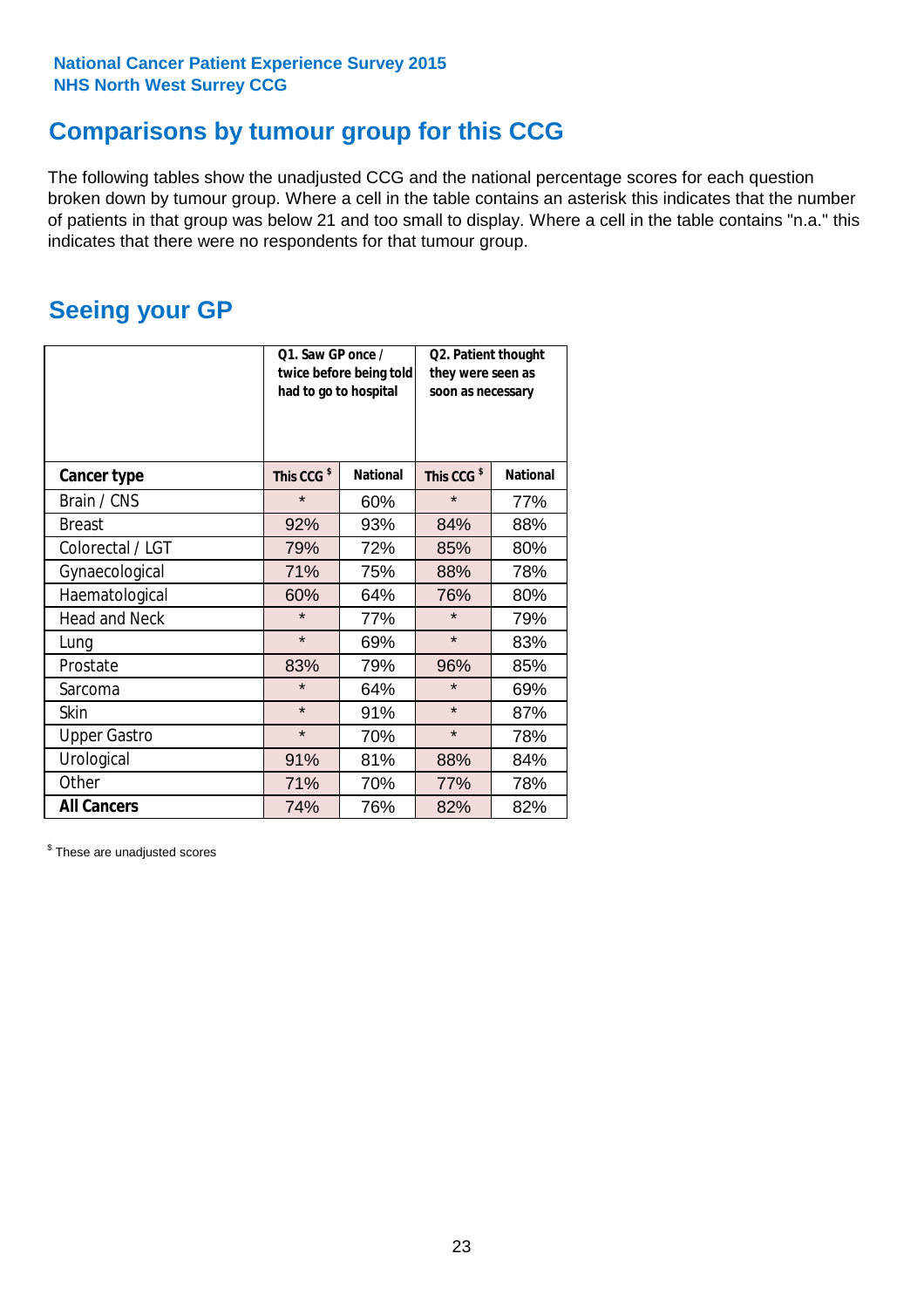### **Diagnostic tests**

|                      | be done was about<br>right | Q6. The length of time<br>waiting for the test to | Q7. Given complete<br>explanation of test<br>results in<br>understandable way |                 |  |  |
|----------------------|----------------------------|---------------------------------------------------|-------------------------------------------------------------------------------|-----------------|--|--|
| <b>Cancer type</b>   | This CCG <sup>\$</sup>     | <b>National</b>                                   | This CCG <sup>\$</sup>                                                        | <b>National</b> |  |  |
| Brain / CNS          | $\star$                    | 87%                                               | $\star$                                                                       | 69%             |  |  |
| <b>Breast</b>        | 90%                        | 90%                                               | 82%                                                                           | 82%             |  |  |
| Colorectal / LGT     | 95%                        | 86%                                               | 80%                                                                           | 81%             |  |  |
| Gynaecological       | 84%                        | 84%                                               | 76%                                                                           | 76%             |  |  |
| Haematological       | 87%                        | 87%                                               | 72%                                                                           | 76%             |  |  |
| <b>Head and Neck</b> | $\star$                    | 84%                                               | $\star$                                                                       | 77%             |  |  |
| Lung                 | $\star$                    | 87%                                               | $\star$                                                                       | 78%             |  |  |
| Prostate             | 89%                        | 85%                                               | 85%                                                                           | 79%             |  |  |
| Sarcoma              | $\star$                    | 81%                                               | $\star$                                                                       | 77%             |  |  |
| Skin                 | $\star$                    | 89%                                               | $\star$                                                                       | 85%             |  |  |
| <b>Upper Gastro</b>  | $\star$                    | 83%                                               | $\star$                                                                       | 77%             |  |  |
| Urological           | 87%                        | 85%                                               | 81%                                                                           | 78%             |  |  |
| Other                | 94%                        | 85%                                               | 77%                                                                           | 76%             |  |  |
| <b>All Cancers</b>   | 89%                        | 87%                                               | 78%                                                                           | 79%             |  |  |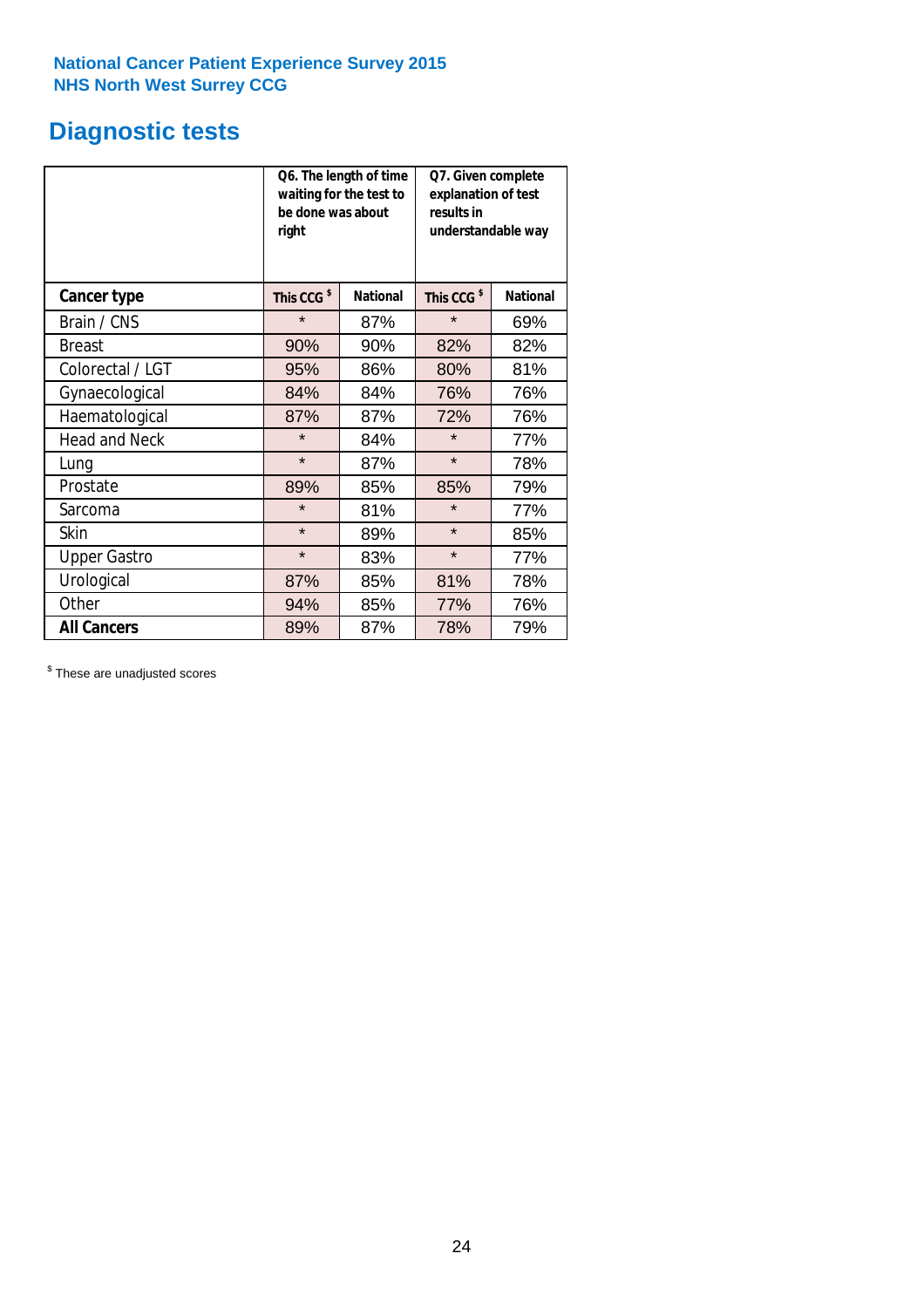## **Finding out what was wrong with you**

|                      | Q8. Patient told they<br>could bring a family<br>member or friend<br>when first told they<br>had cancer |                 | Q9. Patient felt they<br>were told sensitively<br>that they had cancer |                 | Q10. Patient<br>completely understood<br>the explanation of<br>what was wrong |                 | Q11. Patient given<br>easy to understand<br>written information<br>about the type of<br>cancer they had |                 |
|----------------------|---------------------------------------------------------------------------------------------------------|-----------------|------------------------------------------------------------------------|-----------------|-------------------------------------------------------------------------------|-----------------|---------------------------------------------------------------------------------------------------------|-----------------|
| Cancer type          | This CCG <sup>\$</sup>                                                                                  | <b>National</b> | This CCG <sup>\$</sup>                                                 | <b>National</b> | This CCG <sup>\$</sup>                                                        | <b>National</b> | This CCG <sup>\$</sup>                                                                                  | <b>National</b> |
| Brain / CNS          | $\star$                                                                                                 | 85%             | $\star$                                                                | 79%             | $\star$                                                                       | 60%             | $\star$                                                                                                 | 62%             |
| <b>Breast</b>        | 81%                                                                                                     | 83%             | 89%                                                                    | 88%             | 78%                                                                           | 78%             | 67%                                                                                                     | 76%             |
| Colorectal / LGT     | 83%                                                                                                     | 83%             | 89%                                                                    | 85%             | 82%                                                                           | 79%             | 72%                                                                                                     | 71%             |
| Gynaecological       | 73%                                                                                                     | 75%             | 88%                                                                    | 83%             | 65%                                                                           | 73%             | 68%                                                                                                     | 69%             |
| Haematological       | 60%                                                                                                     | 75%             | 71%                                                                    | 83%             | 52%                                                                           | 60%             | 70%                                                                                                     | 74%             |
| <b>Head and Neck</b> | $\star$                                                                                                 | 73%             | $\star$                                                                | 85%             | $\star$                                                                       | 75%             | $\star$                                                                                                 | 61%             |
| Lung                 | $\star$                                                                                                 | 80%             | $\star$                                                                | 83%             | 76%                                                                           | 75%             | $\star$                                                                                                 | 66%             |
| Prostate             | 86%                                                                                                     | 80%             | 93%                                                                    | 84%             | 83%                                                                           | 78%             | 84%                                                                                                     | 80%             |
| Sarcoma              | $\star$                                                                                                 | 77%             | $\star$                                                                | 82%             | $\star$                                                                       | 63%             | $\star$                                                                                                 | 61%             |
| Skin                 | n.a.                                                                                                    | 71%             | $\star$                                                                | 90%             | $\star$                                                                       | 83%             | $\star$                                                                                                 | 84%             |
| <b>Upper Gastro</b>  | $\star$                                                                                                 | 79%             | $\star$                                                                | 79%             | $\star$                                                                       | 72%             | $\star$                                                                                                 | 64%             |
| Urological           | 57%                                                                                                     | 74%             | 79%                                                                    | 82%             | 78%                                                                           | 76%             | 63%                                                                                                     | 71%             |
| Other                | 73%                                                                                                     | 77%             | 80%                                                                    | 82%             | 72%                                                                           | 72%             | 63%                                                                                                     | 61%             |
| <b>All Cancers</b>   | 72%                                                                                                     | 79%             | 82%                                                                    | 84%             | 70%                                                                           | 73%             | 67%                                                                                                     | 72%             |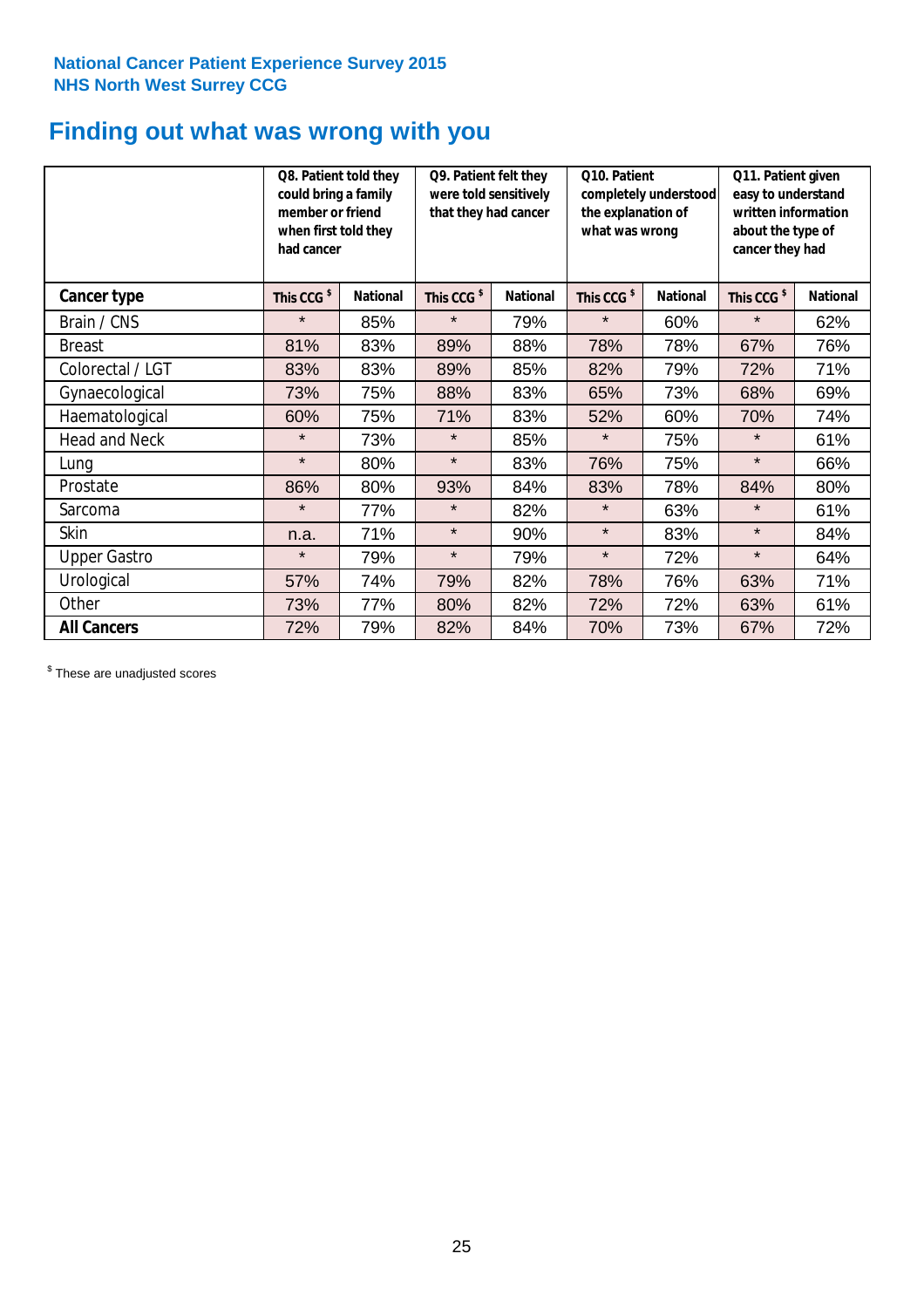### **Deciding the best treatment for you**

|                      | 012. Patient felt that<br>treatment options<br>were completely<br>explained |                 | O13. Possible side<br>understandable way | effects explained in an | Q14. Patient given<br>practical advice and<br>support in dealing with<br>side effects of<br>treatment |                 |  |
|----------------------|-----------------------------------------------------------------------------|-----------------|------------------------------------------|-------------------------|-------------------------------------------------------------------------------------------------------|-----------------|--|
| <b>Cancer type</b>   | This CCG <sup>\$</sup>                                                      | <b>National</b> | This CCG <sup>\$</sup>                   | <b>National</b>         | This CCG <sup>\$</sup>                                                                                | <b>National</b> |  |
| Brain / CNS          | $\star$                                                                     | 80%             | $\star$                                  | 71%                     | $\star$                                                                                               | 62%             |  |
| <b>Breast</b>        | 81%                                                                         | 84%             | 72%                                      | 76%                     | 67%                                                                                                   | 69%             |  |
| Colorectal / LGT     | 86%                                                                         | 85%             | 66%                                      | 75%                     | 64%                                                                                                   | 68%             |  |
| Gynaecological       | 83%                                                                         | 84%             | 56%                                      | 76%                     | 52%                                                                                                   | 68%             |  |
| Haematological       | 75%                                                                         | 81%             | 60%                                      | 69%                     | 48%                                                                                                   | 65%             |  |
| <b>Head and Neck</b> | $\star$                                                                     | 85%             | $\star$                                  | 72%                     | $\star$                                                                                               | 67%             |  |
| Lung                 | $\star$                                                                     | 84%             | $\star$                                  | 74%                     | $\star$                                                                                               | 69%             |  |
| Prostate             | 93%                                                                         | 80%             | 69%                                      | 71%                     | 67%                                                                                                   | 61%             |  |
| Sarcoma              | $\star$                                                                     | 82%             | $\star$                                  | 75%                     | $\star$                                                                                               | 66%             |  |
| Skin                 | $\star$                                                                     | 88%             | $\star$                                  | 75%                     | $\star$                                                                                               | 74%             |  |
| <b>Upper Gastro</b>  | $\star$                                                                     | 83%             | $\star$                                  | 72%                     | $\star$                                                                                               | 66%             |  |
| Urological           | 82%                                                                         | 80%             | 62%                                      | 69%                     | 52%                                                                                                   | 61%             |  |
| Other                | 76%                                                                         | 80%             | 73%                                      | 72%                     | 74%                                                                                                   | 64%             |  |
| <b>All Cancers</b>   | 80%                                                                         | 83%             | 65%                                      | 73%                     | 59%                                                                                                   | 66%             |  |

|                      | in the future          | Q15. Patient definitely<br>told about side effects<br>that could affect them | Q16. Patient definitely<br>involved in decisions<br>about care and<br>treatment |                 |  |
|----------------------|------------------------|------------------------------------------------------------------------------|---------------------------------------------------------------------------------|-----------------|--|
| <b>Cancer type</b>   | This CCG <sup>\$</sup> | <b>National</b>                                                              | This CCG <sup>\$</sup>                                                          | <b>National</b> |  |
| Brain / CNS          | $\star$                | 56%                                                                          | $\star$                                                                         | 74%             |  |
| <b>Breast</b>        | 52%                    | 55%                                                                          | 79%                                                                             | 79%             |  |
| Colorectal / LGT     | 53%                    | 56%                                                                          | 76%                                                                             | 79%             |  |
| Gynaecological       | 35%                    | 54%                                                                          |                                                                                 | 76%             |  |
| Haematological       | 42%<br>50%             |                                                                              | 68%                                                                             | 77%             |  |
| <b>Head and Neck</b> | $\star$                | 58%                                                                          | $\star$                                                                         | 76%             |  |
| Lung                 | $\star$                | 54%                                                                          | $\star$                                                                         | 78%             |  |
| Prostate             | 64%                    | 63%                                                                          | 89%                                                                             | 79%             |  |
| Sarcoma              | $\star$                | 54%                                                                          | $\star$                                                                         | 77%             |  |
| <b>Skin</b>          | $\star$                | 66%                                                                          | $\star$                                                                         | 86%             |  |
| <b>Upper Gastro</b>  | $\star$                | 53%                                                                          | $\star$                                                                         | 77%             |  |
| Urological           | 50%                    | 52%                                                                          | 78%                                                                             | 75%             |  |
| Other                | 50%                    | 51%                                                                          | 78%                                                                             | 75%             |  |
| <b>All Cancers</b>   | 49%                    | 54%                                                                          | 75%                                                                             | 78%             |  |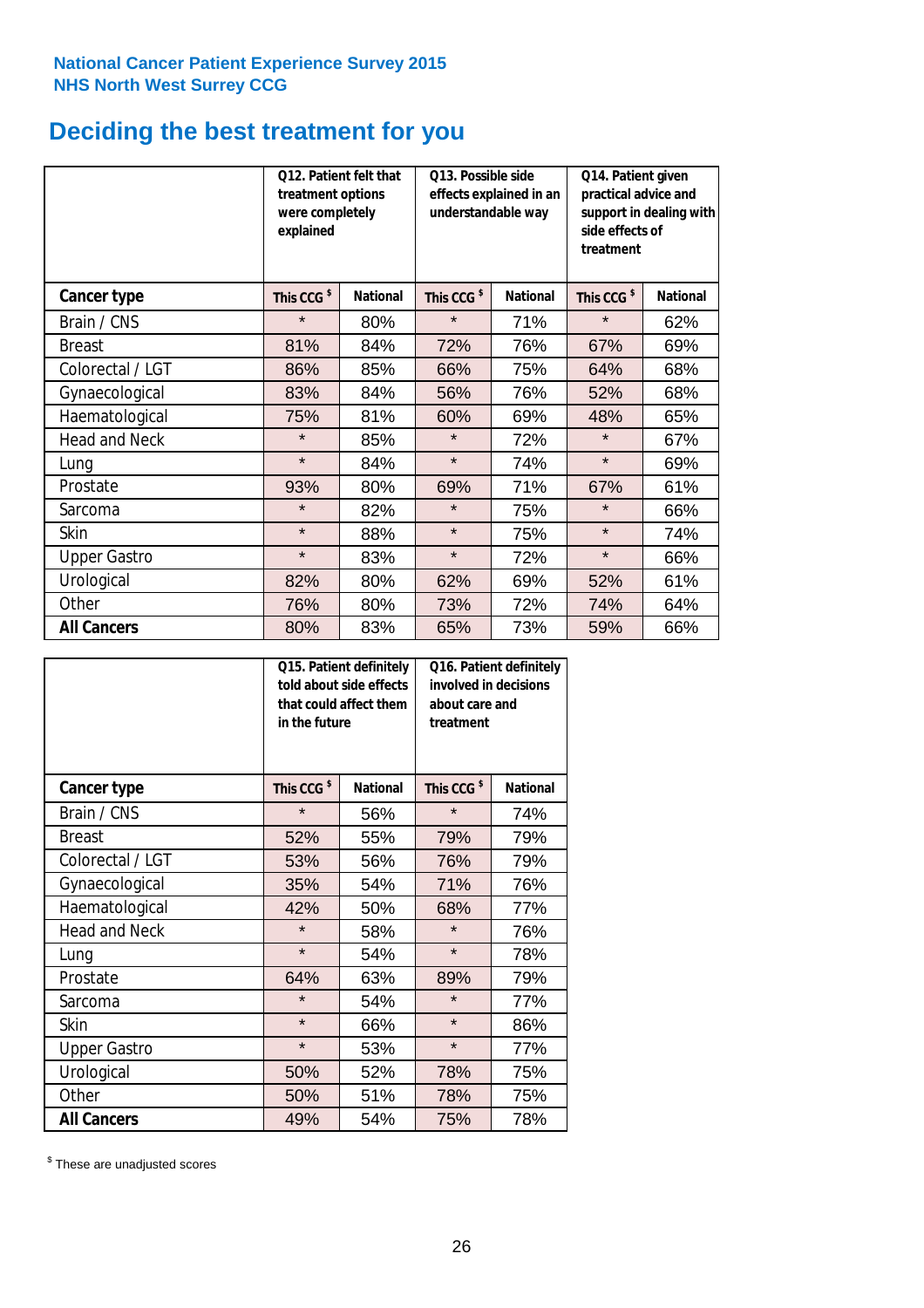### **Clinical Nurse Specialist**

|                      | would support them<br>through their<br>treatment | Q17. Patient given the<br>name of the CNS who | Q18. Patient found it<br>easy to contact their<br><b>CNS</b> |     | <b>Q19. Get</b><br>understandable<br>answers to important<br>questions all or most<br>of the time |                 |
|----------------------|--------------------------------------------------|-----------------------------------------------|--------------------------------------------------------------|-----|---------------------------------------------------------------------------------------------------|-----------------|
| <b>Cancer type</b>   | This CCG <sup>\$</sup>                           | <b>National</b>                               | This CCG <sup>\$</sup><br><b>National</b>                    |     | This CCG <sup>\$</sup>                                                                            | <b>National</b> |
| Brain / CNS          | $\star$                                          | 95%                                           | $\star$                                                      | 84% | $\star$                                                                                           | 85%             |
| <b>Breast</b>        | 99%                                              | 94%                                           | 92%                                                          | 85% | 92%                                                                                               | 88%             |
| Colorectal / LGT     | 93%                                              | 91%                                           | 88%                                                          | 88% | 92%                                                                                               | 90%             |
| Gynaecological       | 100%                                             | 93%                                           | 86%                                                          | 86% | 83%                                                                                               | 87%             |
| Haematological       | 90%                                              | 89%                                           | 83%                                                          | 89% | 86%                                                                                               | 90%             |
| <b>Head and Neck</b> | $\star$                                          | 88%                                           | $\star$                                                      | 86% | $\star$                                                                                           | 88%             |
| Lung                 | $\star$                                          | 93%                                           | $\star$                                                      | 89% | $\star$                                                                                           | 89%             |
| Prostate             | 93%                                              | 89%                                           | 88%                                                          | 83% | 96%                                                                                               | 88%             |
| Sarcoma              | $\star$                                          | 87%                                           | $\star$                                                      | 86% | $\star$                                                                                           | 88%             |
| Skin                 | $\star$                                          | 88%                                           | $\star$                                                      | 90% | n.a.                                                                                              | 92%             |
| <b>Upper Gastro</b>  | $\star$                                          | 92%                                           | $\star$                                                      | 87% | $\star$                                                                                           | 88%             |
| Urological           | 68%                                              | 80%                                           | $\star$                                                      | 85% | $\star$                                                                                           | 88%             |
| Other                | 83%                                              | 86%                                           | 83%                                                          | 86% | 80%                                                                                               | 87%             |
| <b>All Cancers</b>   | 88%                                              | 90%                                           | 86%                                                          | 87% | 87%                                                                                               | 88%             |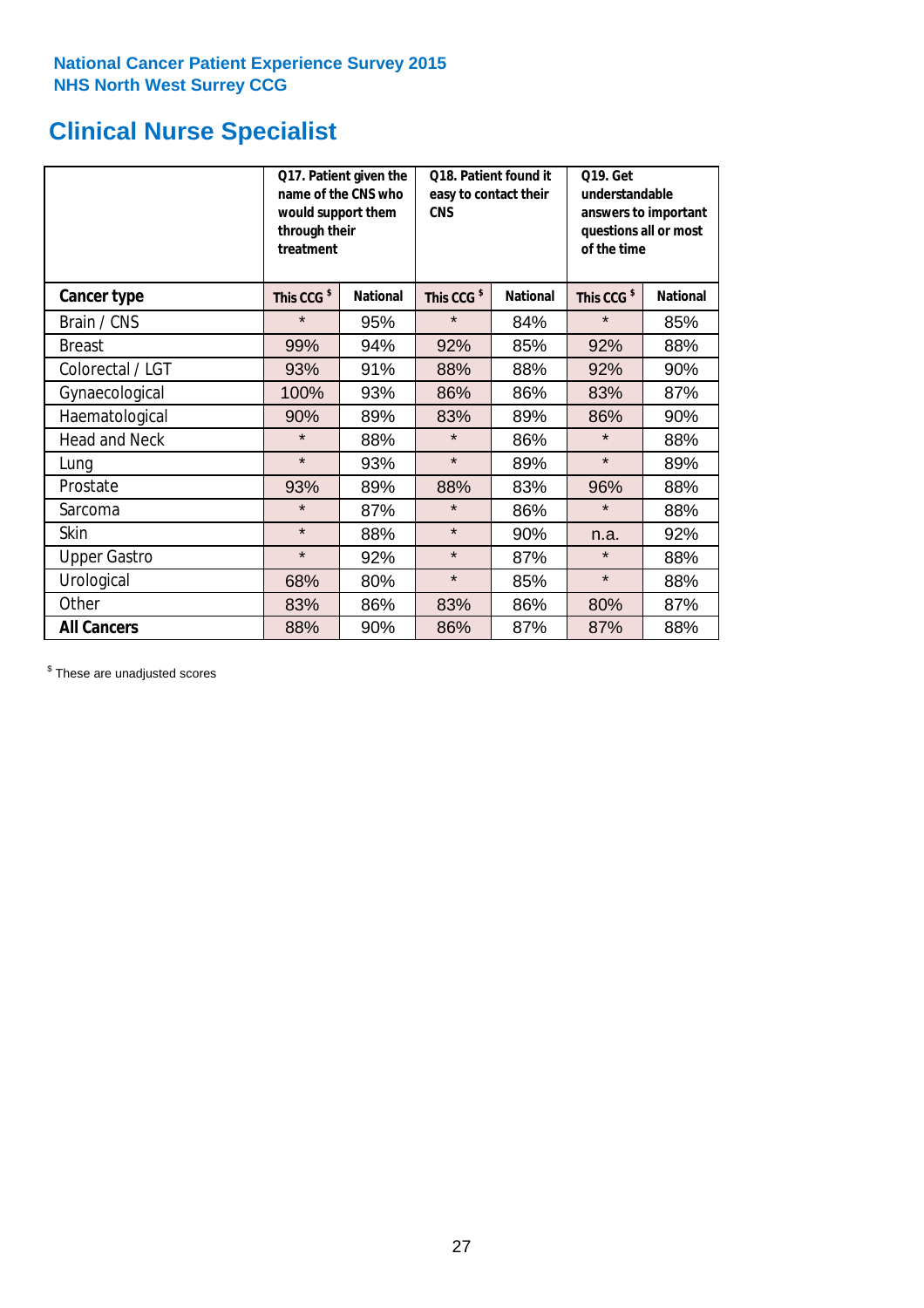### **Support for people with cancer**

|                      | Q20. Hospital staff<br>gave information | about support groups | Q21. Hospital staff<br>gave information<br>about impact cancer<br>could have on day to<br>day activities |                 | Q22. Hospital staff<br>gave information on<br>getting financial help |                 | Q23. Hospital staff told<br>patient they could get<br>free prescriptions |                 |
|----------------------|-----------------------------------------|----------------------|----------------------------------------------------------------------------------------------------------|-----------------|----------------------------------------------------------------------|-----------------|--------------------------------------------------------------------------|-----------------|
| <b>Cancer type</b>   | This CCG <sup>\$</sup>                  | <b>National</b>      | This CCG <sup>\$</sup>                                                                                   | <b>National</b> | This CCG <sup>\$</sup>                                               | <b>National</b> | This CCG <sup>\$</sup>                                                   | <b>National</b> |
| Brain / CNS          | $\star$                                 | 85%                  | $\star$                                                                                                  | 80%             | $\star$                                                              | 72%             | $\star$                                                                  | 79%             |
| <b>Breast</b>        | 88%                                     | 88%                  | 76%                                                                                                      | 85%             | 74%                                                                  | 60%             | 82%                                                                      | 80%             |
| Colorectal / LGT     | 82%                                     | 82%                  | 84%                                                                                                      | 82%             | 52%                                                                  | 52%             | 88%                                                                      | 83%             |
| Gynaecological       | $\star$                                 | 83%                  | 57%                                                                                                      | 81%             | $\star$                                                              | 58%             | $\star$                                                                  | 76%             |
| Haematological       | 77%                                     | 82%                  | 74%                                                                                                      | 82%             | 57%                                                                  | 56%             | 86%                                                                      | 86%             |
| <b>Head and Neck</b> | $\star$                                 | 83%                  | $\star$                                                                                                  | 80%             | $\star$                                                              | 55%             | $\star$                                                                  | 80%             |
| Lung                 | $\star$                                 | 82%                  | $\star$                                                                                                  | 80%             | $\star$                                                              | 68%             | $\star$                                                                  | 85%             |
| Prostate             | $\star$                                 | 85%                  | $\star$                                                                                                  | 81%             | $\star$                                                              | 41%             | $\star$                                                                  | 76%             |
| Sarcoma              | $\star$                                 | 82%                  | $\star$                                                                                                  | 80%             | $\star$                                                              | 57%             | $\star$                                                                  | 75%             |
| Skin                 | $\star$                                 | 85%                  | $\star$                                                                                                  | 85%             | n.a.                                                                 | 51%             | n.a.                                                                     | 65%             |
| <b>Upper Gastro</b>  | $\star$                                 | 82%                  | $\star$                                                                                                  | 78%             | $\star$                                                              | 57%             | $\star$                                                                  | 83%             |
| Urological           | $\star$                                 | 71%                  | $\star$                                                                                                  | 70%             | $\star$                                                              | 33%             | $\star$                                                                  | 69%             |
| Other                | 79%                                     | 80%                  | 77%                                                                                                      | 77%             | 39%                                                                  | 53%             | 83%                                                                      | 79%             |
| <b>All Cancers</b>   | 76%                                     | 83%                  | 73%                                                                                                      | 81%             | 50%                                                                  | 55%             | 79%                                                                      | 80%             |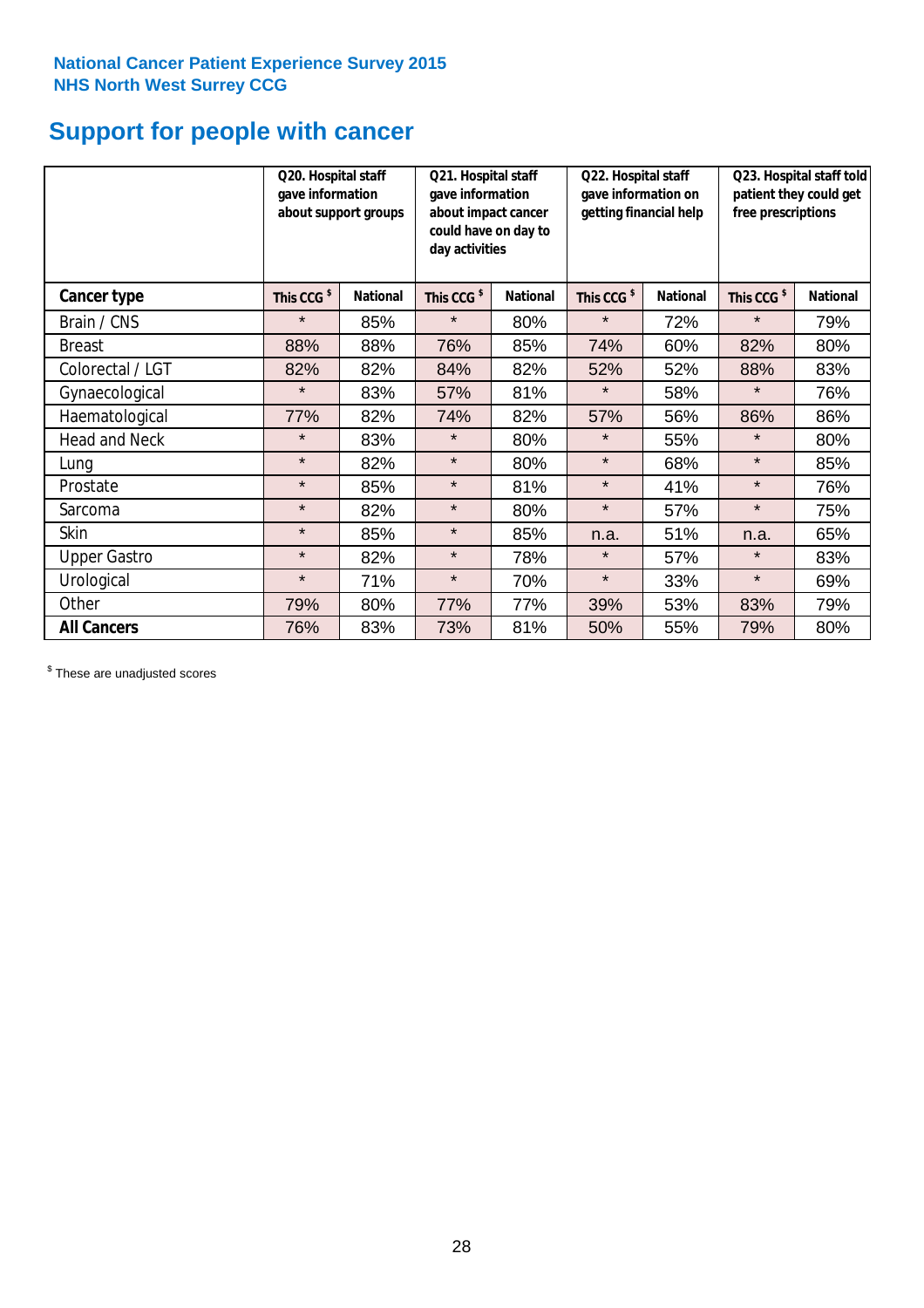### **Operations**

|                      | Q26. Staff explained<br>how operation had<br>gone in<br>understandable way |                 |  |  |  |
|----------------------|----------------------------------------------------------------------------|-----------------|--|--|--|
| <b>Cancer type</b>   | This CCG <sup>\$</sup>                                                     | <b>National</b> |  |  |  |
| Brain / CNS          | $\star$                                                                    | 75%             |  |  |  |
| <b>Breast</b>        | 74%                                                                        | 77%             |  |  |  |
| Colorectal / LGT     | 77%                                                                        | 81%             |  |  |  |
| Gynaecological       | 71%                                                                        | 79%             |  |  |  |
| Haematological       | $\star$                                                                    | 75%             |  |  |  |
| <b>Head and Neck</b> | $\star$                                                                    | 77%             |  |  |  |
| Lung                 | $\star$                                                                    | 76%             |  |  |  |
| Prostate             | $\star$                                                                    | 76%             |  |  |  |
| Sarcoma              | $\star$                                                                    | 80%             |  |  |  |
| Skin                 | $\star$                                                                    | 84%             |  |  |  |
| <b>Upper Gastro</b>  | $\star$                                                                    | 81%             |  |  |  |
| Urological           | 67%                                                                        | 74%             |  |  |  |
| Other                | 69%<br>78%                                                                 |                 |  |  |  |
| <b>All Cancers</b>   | 73%<br>78%                                                                 |                 |  |  |  |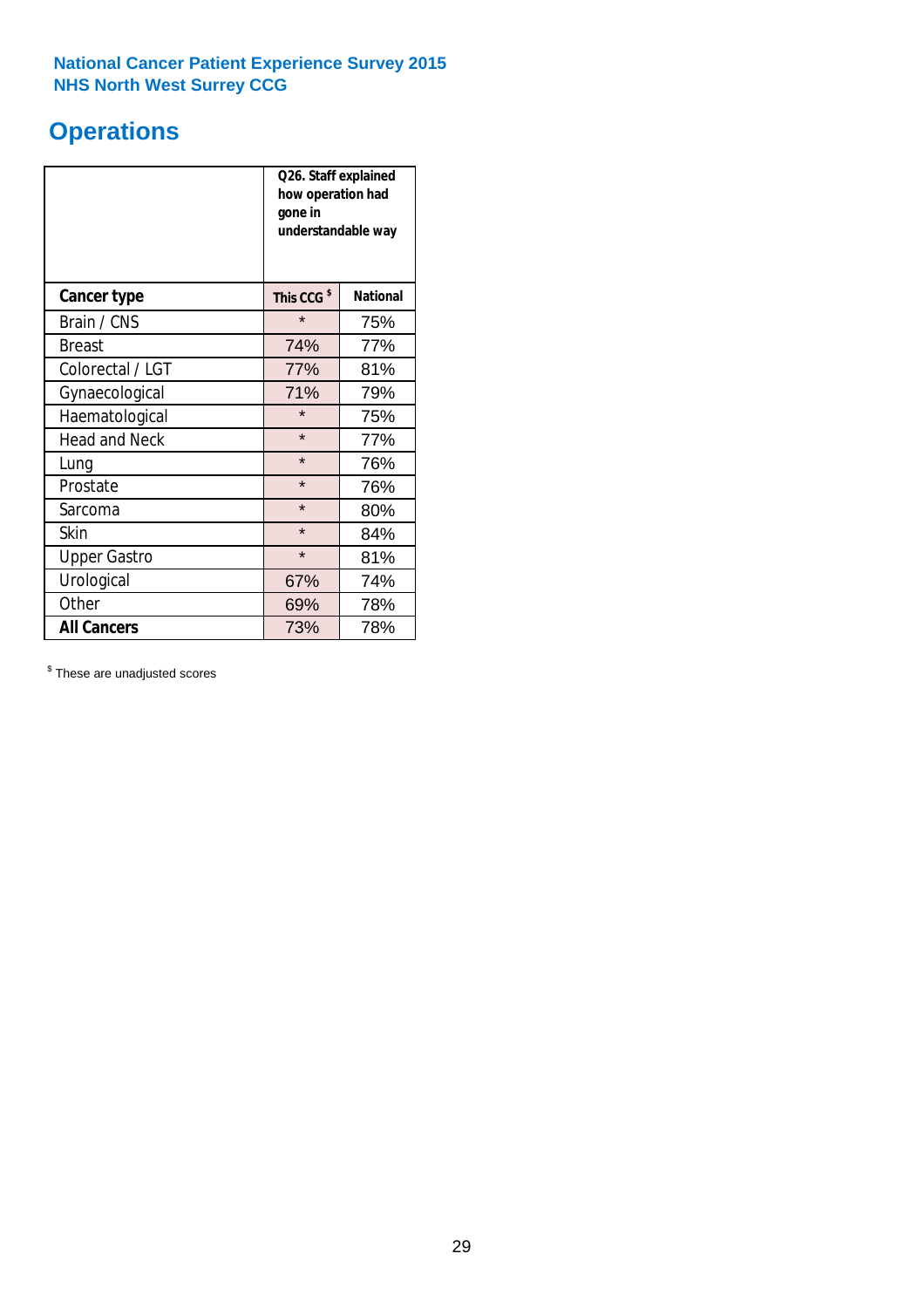### **Hospital care as an inpatient (Part 1 of 2)**

|                      | or nurses did not talk<br>they were not there | Q28. Groups of doctors<br>in front of patient as if | Q29. Patient had<br>confidence and trust in<br>all doctors treating<br>them |                 | Q30. Patient's family<br>or someone close<br>definitely had<br>opportunity to talk to<br>doctor |                 | Q31. Patient had<br>confidence and trust in I<br>all ward nurses |                 |
|----------------------|-----------------------------------------------|-----------------------------------------------------|-----------------------------------------------------------------------------|-----------------|-------------------------------------------------------------------------------------------------|-----------------|------------------------------------------------------------------|-----------------|
| Cancer type          | This CCG <sup>\$</sup>                        | <b>National</b>                                     | This CCG <sup>\$</sup>                                                      | <b>National</b> | This CCG <sup>\$</sup>                                                                          | <b>National</b> | This CCG <sup>\$</sup>                                           | <b>National</b> |
| Brain / CNS          | $\star$                                       | 68%                                                 | $\star$                                                                     | 78%             | $\star$                                                                                         | 65%             | $\star$                                                          | 67%             |
| <b>Breast</b>        | 89%                                           | 89%                                                 | 87%                                                                         | 86%             | 72%                                                                                             | 73%             | 70%                                                              | 74%             |
| Colorectal / LGT     | 71%                                           | 75%                                                 | 88%                                                                         | 85%             | 75%                                                                                             | 72%             | 76%                                                              | 68%             |
| Gynaecological       | 77%                                           | 84%                                                 | 77%                                                                         | 86%             | $\star$                                                                                         | 71%             | 62%                                                              | 69%             |
| Haematological       | 81%                                           | 80%                                                 | 86%                                                                         | 81%             | 70%                                                                                             | 75%             | 69%                                                              | 73%             |
| <b>Head and Neck</b> | $\star$                                       | 79%                                                 | $\star$                                                                     | 85%             | $\star$                                                                                         | 73%             | $\star$                                                          | 72%             |
| Lung                 | $\star$                                       | 75%                                                 | $\star$                                                                     | 82%             | $\star$                                                                                         | 71%             | $\star$                                                          | 73%             |
| Prostate             | 81%                                           | 84%                                                 | $\star$                                                                     | 87%             | $\star$                                                                                         | 72%             | 90%                                                              | 75%             |
| Sarcoma              | $\star$                                       | 82%                                                 | $\star$                                                                     | 85%             | $\star$                                                                                         | 75%             | $\star$                                                          | 70%             |
| Skin                 | $\star$                                       | 85%                                                 | $\star$                                                                     | 90%             | $\star$                                                                                         | 79%             | $\star$                                                          | 84%             |
| <b>Upper Gastro</b>  | $\star$                                       | 75%                                                 | $\star$                                                                     | 83%             | $\star$                                                                                         | 72%             | $\star$                                                          | 70%             |
| Urological           | 79%                                           | 80%                                                 | 82%                                                                         | 84%             | $\star$                                                                                         | 67%             | 75%                                                              | 75%             |
| Other                | 72%                                           | 79%                                                 | 78%                                                                         | 79%             | 71%                                                                                             | 70%             | 74%                                                              | 69%             |
| <b>All Cancers</b>   | 77%                                           | 81%                                                 | 83%                                                                         | 84%             | 68%                                                                                             | 72%             | 72%                                                              | 72%             |

|                      | on duty                | Q32. Always / nearly<br>always enough nurses<br>called by |                        | Q33. All staff asked<br>patient what name<br>they preferred to be | Q34. Always given<br>enough privacy when<br>discussing condition or<br>treatment |                 | Q35. Patient was able<br>to discuss worries or<br>fears with staff during<br>visit |                 |
|----------------------|------------------------|-----------------------------------------------------------|------------------------|-------------------------------------------------------------------|----------------------------------------------------------------------------------|-----------------|------------------------------------------------------------------------------------|-----------------|
| <b>Cancer type</b>   | This CCG <sup>\$</sup> | <b>National</b>                                           | This CCG <sup>\$</sup> | <b>National</b>                                                   | This CCG <sup>\$</sup>                                                           | <b>National</b> | This CCG <sup>\$</sup>                                                             | <b>National</b> |
| Brain / CNS          | $\star$                | 64%                                                       | $\star$                | 69%                                                               | $\star$                                                                          | 80%             | $\star$                                                                            | 44%             |
| <b>Breast</b>        | 69%                    | 69%                                                       | 68%                    | 60%                                                               | 91%                                                                              | 86%             | 45%                                                                                | 53%             |
| Colorectal / LGT     | 63%                    | 61%                                                       | 73%                    | 70%                                                               | 80%                                                                              | 84%             | 68%                                                                                | 54%             |
| Gynaecological       | 65%                    | 65%                                                       | 67%                    | 63%                                                               | 85%                                                                              | 82%             | 45%                                                                                | 50%             |
| Haematological       | 59%                    | 63%                                                       | 61%                    | 67%                                                               | 86%                                                                              | 86%             | 50%                                                                                | 55%             |
| <b>Head and Neck</b> | $\star$                | 67%                                                       | $\star$                | 66%                                                               | $\star$                                                                          | 85%             | $\star$                                                                            | 50%             |
| Lung                 | $\star$                | 68%                                                       | $\star$                | 71%                                                               | $\star$                                                                          | 84%             | $\star$                                                                            | 49%             |
| Prostate             | 86%                    | 71%                                                       | 90%                    | 67%                                                               | $\star$                                                                          | 87%             | $\star$                                                                            | 52%             |
| Sarcoma              | $\star$                | 68%                                                       | $\star$                | 71%                                                               | $\star$                                                                          | 87%             | $\star$                                                                            | 52%             |
| Skin                 | $\star$                | 81%                                                       | $\star$                | 67%                                                               | $\star$                                                                          | 89%             | n.a.                                                                               | 61%             |
| <b>Upper Gastro</b>  | $\star$                | 62%                                                       | $\star$                | 75%                                                               | $\star$                                                                          | 83%             | $\star$                                                                            | 53%             |
| Urological           | 75%                    | 68%                                                       | 75%                    | 71%                                                               | 85%                                                                              | 84%             | $\star$                                                                            | 46%             |
| Other                | 66%                    | 62%                                                       | 61%                    | 66%                                                               | 84%                                                                              | 82%             | 57%                                                                                | 48%             |
| <b>All Cancers</b>   | 67%                    | 66%                                                       | 68%                    | 67%                                                               | 84%                                                                              | 85%             | 51%                                                                                | 52%             |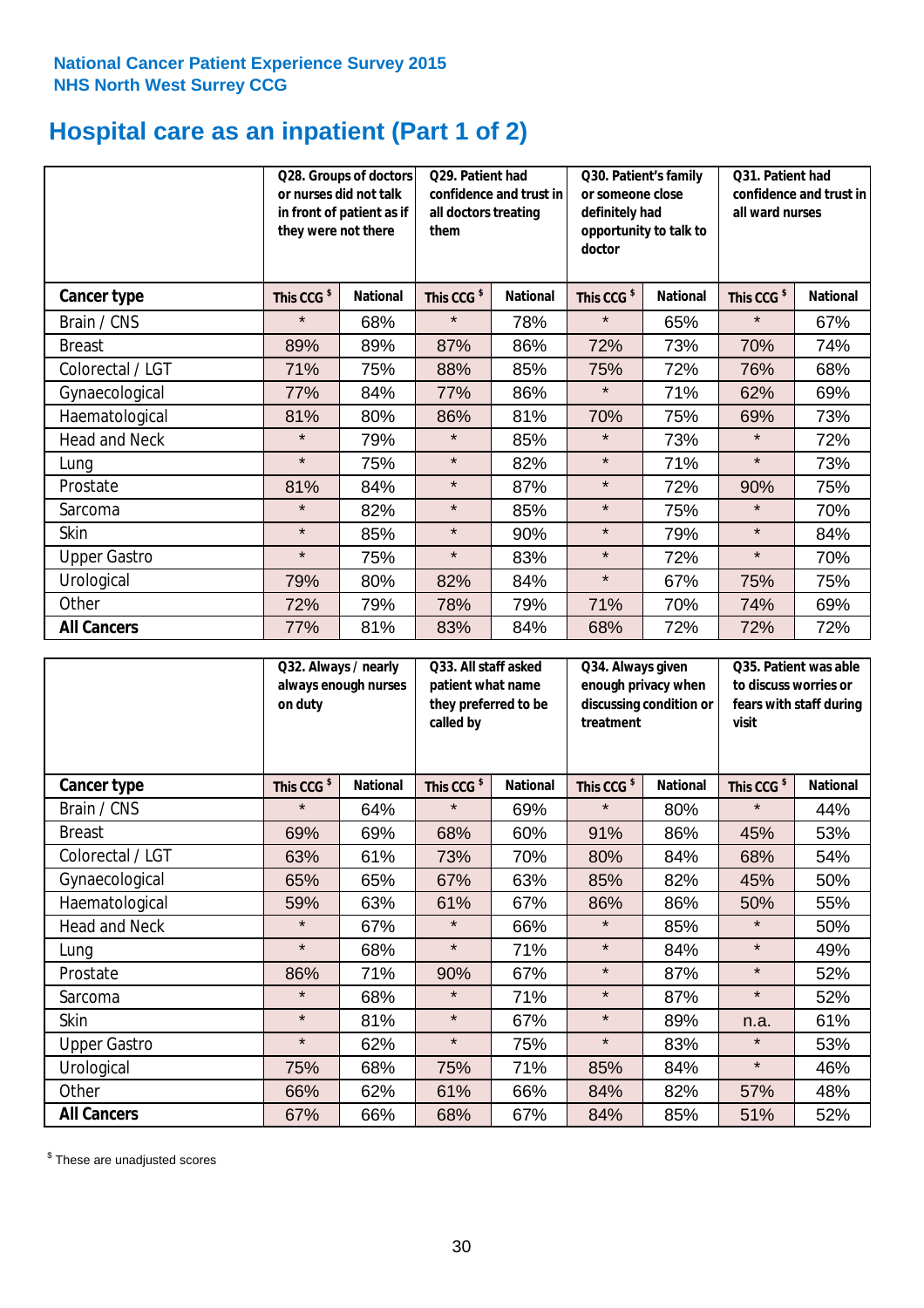### **Hospital care as an inpatient (Part 2 of 2)**

|                      | Q36. Hospital staff<br>definitely did<br>everything to help<br>control pain |                 | Q37. Always treated<br>with respect and<br>dignity by staff |                 | Q38. Given clear<br>written information<br>about what should /<br>should not do post<br>discharge |                 | Q39. Staff told patient<br>who to contact if<br>worried post discharge |                 |  |
|----------------------|-----------------------------------------------------------------------------|-----------------|-------------------------------------------------------------|-----------------|---------------------------------------------------------------------------------------------------|-----------------|------------------------------------------------------------------------|-----------------|--|
| <b>Cancer type</b>   | This CCG <sup>\$</sup>                                                      | <b>National</b> | This CCG <sup>\$</sup>                                      | <b>National</b> | This CCG <sup>\$</sup>                                                                            | <b>National</b> | This CCG <sup>\$</sup>                                                 | <b>National</b> |  |
| Brain / CNS          | $\star$                                                                     | 82%             | $\star$                                                     | 84%             | $\star$                                                                                           | 79%             | $\star$                                                                | 91%             |  |
| <b>Breast</b>        | 78%                                                                         | 86%             | 83%                                                         | 88%             | 80%                                                                                               | 90%             | 95%                                                                    | 95%             |  |
| Colorectal / LGT     | 77%                                                                         | 84%             | 85%                                                         | 86%             | 88%                                                                                               | 83%             | 95%                                                                    | 94%             |  |
| Gynaecological       | 88%                                                                         | 83%             | 77%                                                         | 85%             | 92%                                                                                               | 86%             | 100%                                                                   | 93%             |  |
| Haematological       | 82%                                                                         | 84%             | 80%                                                         | 89%             | 74%                                                                                               | 79%             | 94%                                                                    | 95%             |  |
| <b>Head and Neck</b> | $\star$                                                                     | 84%             | $\star$                                                     | 88%             | $\star$                                                                                           | 86%             | $\star$                                                                | 92%             |  |
| Lung                 | $\star$                                                                     | 83%             | $\star$                                                     | 87%             | $\star$                                                                                           | 81%             | $\star$                                                                | 92%             |  |
| Prostate             | $\star$                                                                     | 85%             | 95%                                                         | 91%             | $\star$                                                                                           | 87%             | $\star$                                                                | 94%             |  |
| Sarcoma              | $\star$                                                                     | 86%             | $\star$                                                     | 91%             | $\star$                                                                                           | 83%             | $\star$                                                                | 94%             |  |
| Skin                 | n.a.                                                                        | 88%             | $\star$                                                     | 93%             | $\star$                                                                                           | 91%             | $\star$                                                                | 97%             |  |
| <b>Upper Gastro</b>  | $\star$                                                                     | 83%             | $\star$                                                     | 86%             | $\star$                                                                                           | 79%             | $\star$                                                                | 93%             |  |
| Urological           | $\star$                                                                     | 80%             | 75%                                                         | 88%             | 75%                                                                                               | 83%             | 84%                                                                    | 90%             |  |
| Other                | 96%                                                                         | 82%             | 90%                                                         | 85%             | 78%                                                                                               | 80%             | 96%                                                                    | 92%             |  |
| <b>All Cancers</b>   | 80%                                                                         | 84%             | 84%                                                         | 87%             | 82%                                                                                               | 84%             | 93%                                                                    | 94%             |  |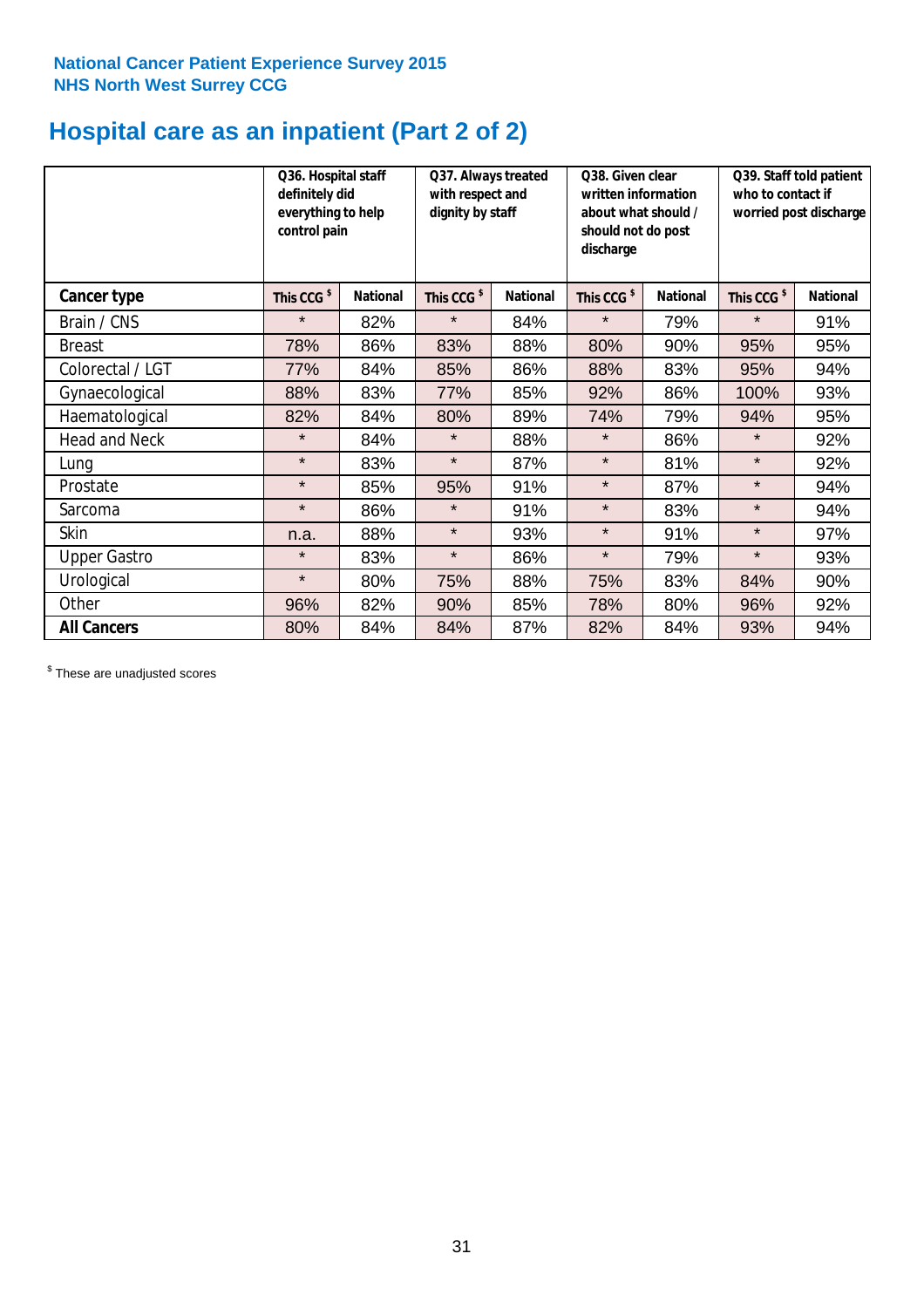## **Hospital care as a day patient / outpatient**

|                      | to discuss worries or<br>visit | Q41. Patient was able<br>fears with staff during | Q42. Doctor had the<br>right notes and other<br>documentation with<br>them |                 | Q44. Beforehand<br>patient had all<br>information needed<br>about radiotherapy<br>treatment |                 | Q45. Patient given<br>understandable<br>information about<br>whether radiotherapy<br>was working |                 |
|----------------------|--------------------------------|--------------------------------------------------|----------------------------------------------------------------------------|-----------------|---------------------------------------------------------------------------------------------|-----------------|--------------------------------------------------------------------------------------------------|-----------------|
| Cancer type          | This CCG <sup>\$</sup>         | <b>National</b>                                  | This CCG <sup>\$</sup>                                                     | <b>National</b> | This CCG <sup>\$</sup>                                                                      | <b>National</b> | This CCG <sup>\$</sup>                                                                           | <b>National</b> |
| Brain / CNS          | $\star$                        | 65%                                              | $\star$                                                                    | 94%             | $\star$                                                                                     | 85%             | $\star$                                                                                          | 52%             |
| <b>Breast</b>        | 74%                            | 70%                                              | 91%                                                                        | 95%             | 82%                                                                                         | 87%             | 64%                                                                                              | 60%             |
| Colorectal / LGT     | 61%                            | 73%                                              | 92%                                                                        | 95%             | $\star$                                                                                     | 85%             | $\star$                                                                                          | 55%             |
| Gynaecological       | $\star$                        | 70%                                              | $\star$                                                                    | 96%             | $\star$                                                                                     | 85%             | $\star$                                                                                          | 64%             |
| Haematological       | 64%                            | 74%                                              | 97%                                                                        | 97%             | $\star$                                                                                     | 82%             | $\star$                                                                                          | 64%             |
| <b>Head and Neck</b> | $\star$                        | 69%                                              | $\star$                                                                    | 95%             | $\star$                                                                                     | 86%             | $\star$                                                                                          | 60%             |
| Lung                 | $\star$                        | 69%                                              | $\star$                                                                    | 96%             | $\star$                                                                                     | 86%             | $\star$                                                                                          | 59%             |
| Prostate             | $\star$                        | 69%                                              | 95%                                                                        | 95%             | $\star$                                                                                     | 88%             | $\star$                                                                                          | 61%             |
| Sarcoma              | $\star$                        | 68%                                              | $\star$                                                                    | 97%             | $\star$                                                                                     | 88%             | $\star$                                                                                          | 63%             |
| Skin                 | $\star$                        | 73%                                              | $\star$                                                                    | 96%             | n.a.                                                                                        | 81%             | n.a.                                                                                             | 63%             |
| <b>Upper Gastro</b>  | $\star$                        | 68%                                              | $\star$                                                                    | 95%             | $\star$                                                                                     | 85%             | $\star$                                                                                          | 57%             |
| Urological           | 76%                            | 65%                                              | 88%                                                                        | 95%             | $\star$                                                                                     | 81%             | $\star$                                                                                          | 53%             |
| Other                | 70%                            | 67%                                              | 98%                                                                        | 95%             | $\star$                                                                                     | 83%             | $\star$                                                                                          | 59%             |
| <b>All Cancers</b>   | 67%                            | 70%                                              | 94%                                                                        | 96%             | 80%                                                                                         | 86%             | 60%                                                                                              | 60%             |

|                      | O47. Beforehand<br>patient had all<br>information needed<br>about chemotherapy<br>treatment |                 | Q48. Patient given<br>understandable<br>information about<br>whether<br>chemotherapy was<br>working |                 |  |
|----------------------|---------------------------------------------------------------------------------------------|-----------------|-----------------------------------------------------------------------------------------------------|-----------------|--|
| <b>Cancer type</b>   | This CCG <sup>\$</sup>                                                                      | <b>National</b> | This CCG <sup>\$</sup>                                                                              | <b>National</b> |  |
| Brain / CNS          | $\star$                                                                                     | 82%             | $\star$                                                                                             | 57%             |  |
| <b>Breast</b>        | 87%                                                                                         | 83%             | 62%                                                                                                 | 62%             |  |
| Colorectal / LGT     | $\star$                                                                                     | 86%             | $\star$                                                                                             | 65%             |  |
| Gynaecological       | $\star$                                                                                     | 86%             | $\star$                                                                                             | 68%             |  |
| Haematological       | 75%                                                                                         | 85%             |                                                                                                     | 75%             |  |
| <b>Head and Neck</b> | $\star$                                                                                     | 80%             | $\star$                                                                                             | 52%             |  |
| Lung                 | $\star$                                                                                     | 85%             | $\star$                                                                                             | 68%             |  |
| Prostate             | $\star$                                                                                     | 83%             | $\star$                                                                                             | 69%             |  |
| Sarcoma              | $\star$                                                                                     | 82%             | $\star$                                                                                             | 70%             |  |
| Skin                 | n.a.                                                                                        | 92%             | n.a.                                                                                                | 80%             |  |
| <b>Upper Gastro</b>  | $\star$                                                                                     | 83%             | $\star$                                                                                             | 64%             |  |
| Urological           | $\star$                                                                                     | 83%             | $\star$                                                                                             | 66%             |  |
| Other                | 79%                                                                                         | 85%             | 66%                                                                                                 | 70%             |  |
| <b>All Cancers</b>   | 77%                                                                                         | 84%             | 58%                                                                                                 | 68%             |  |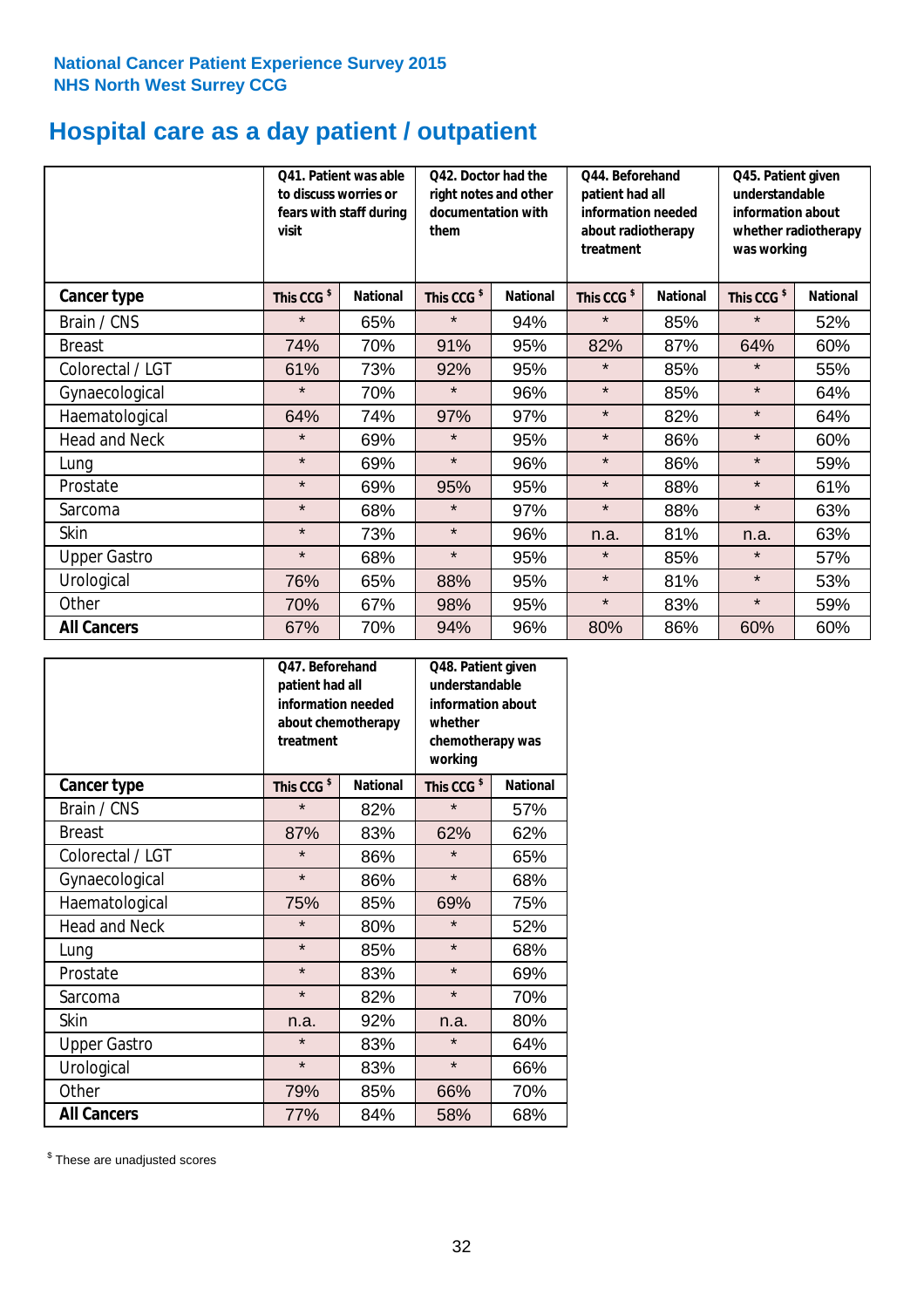### **Home care and support**

|                      | Q49. Hospital staff<br>gave family or | someone close all the<br>information needed to<br>help with care at home | Q50. Patient definitely<br>given enough support<br>from health or social<br>services during<br>treatment |                 | Q51. Patient definitely<br>given enough support<br>from health or social<br>services after<br>treatment |                 |
|----------------------|---------------------------------------|--------------------------------------------------------------------------|----------------------------------------------------------------------------------------------------------|-----------------|---------------------------------------------------------------------------------------------------------|-----------------|
| <b>Cancer type</b>   | This CCG <sup>\$</sup>                | <b>National</b>                                                          | This CCG <sup>\$</sup>                                                                                   | <b>National</b> | This CCG <sup>\$</sup>                                                                                  | <b>National</b> |
| Brain / CNS          | $\star$                               | 56%                                                                      | $\star$                                                                                                  | 44%             | $\star$                                                                                                 | 44%             |
| <b>Breast</b>        | 52%                                   | 57%                                                                      | 45%                                                                                                      | 54%             | $\star$                                                                                                 | 40%             |
| Colorectal / LGT     | 65%                                   | 60%                                                                      | 65%                                                                                                      | 62%             | 52%                                                                                                     | 52%             |
| Gynaecological       | $\star$                               | 56%                                                                      | $\star$                                                                                                  | 52%             | $\star$                                                                                                 | 42%             |
| Haematological       | 49%                                   | 60%                                                                      | 45%                                                                                                      | 52%             | 34%                                                                                                     | 43%             |
| <b>Head and Neck</b> | $\star$                               | 59%                                                                      | $\star$                                                                                                  | 53%             | $\star$                                                                                                 | 50%             |
| Lung                 | $\star$                               | 57%                                                                      | $\star$                                                                                                  | 52%             | $\star$                                                                                                 | 42%             |
| Prostate             | $\star$                               | 55%                                                                      | $\star$                                                                                                  | 47%             | $\star$                                                                                                 | 43%             |
| Sarcoma              | $\star$                               | 59%                                                                      | $\star$                                                                                                  | 58%             | $\star$                                                                                                 | 53%             |
| Skin                 | $\star$                               | 67%                                                                      | n.a.                                                                                                     | 58%             | n.a.                                                                                                    | 61%             |
| <b>Upper Gastro</b>  | $\star$                               | 59%                                                                      | $\star$                                                                                                  | 54%             | $\star$                                                                                                 | 45%             |
| Urological           | 68%                                   | 55%                                                                      | $\star$                                                                                                  | 47%             | $\star$                                                                                                 | 44%             |
| Other                | 53%                                   | 54%                                                                      | 64%                                                                                                      | 55%             | $\star$                                                                                                 | 48%             |
| <b>All Cancers</b>   | 54%                                   | 58%                                                                      | 50%                                                                                                      | 54%             | 40%                                                                                                     | 45%             |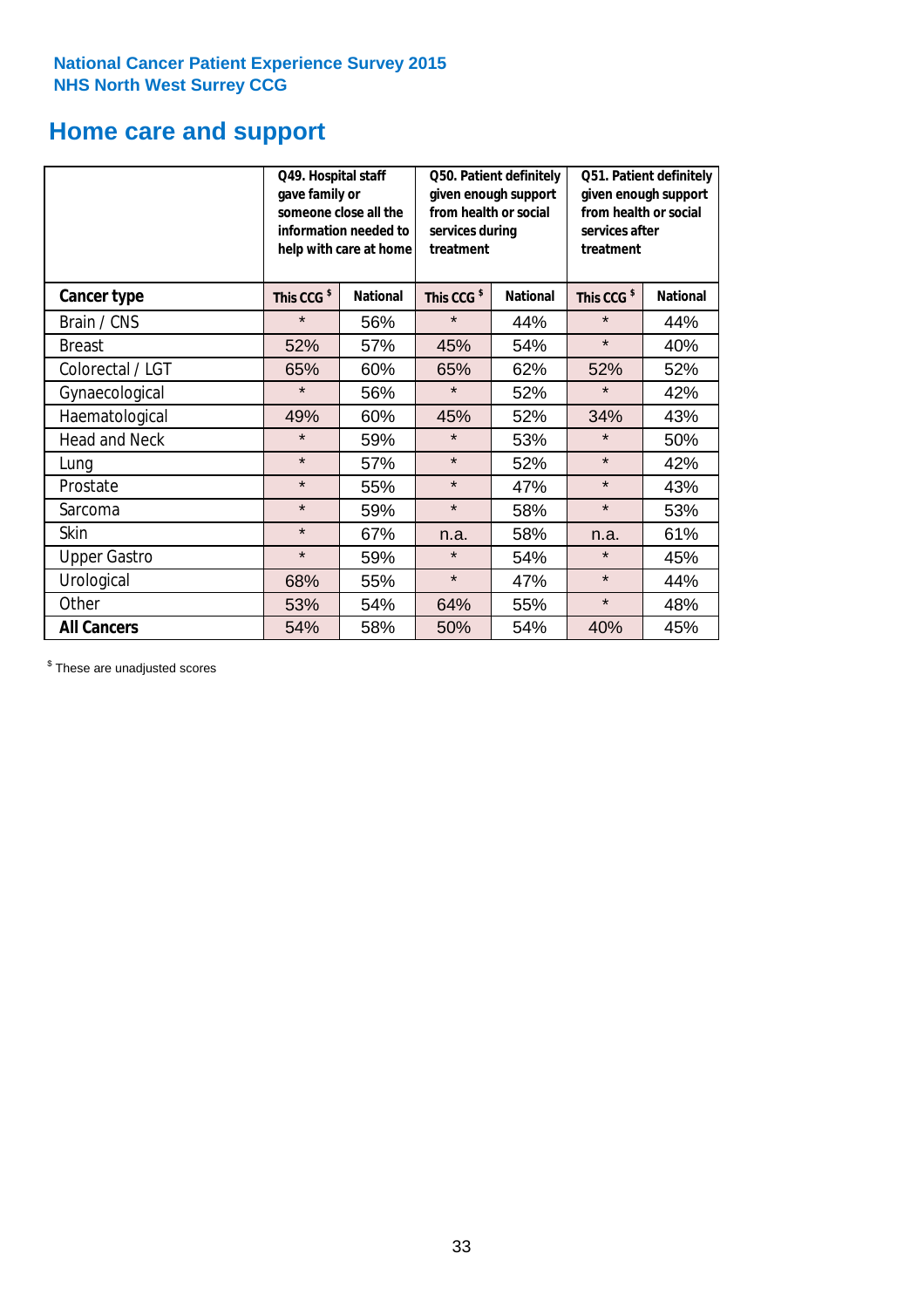# **Care from your general practice**

|                      | information about<br>treatment | Q52. GP given enough<br>patient's condition and | O53. Practice staff<br>definitely did<br>everything they could<br>to support patient |                 |  |
|----------------------|--------------------------------|-------------------------------------------------|--------------------------------------------------------------------------------------|-----------------|--|
| <b>Cancer type</b>   | This CCG <sup>\$</sup>         | <b>National</b>                                 | This CCG <sup>\$</sup>                                                               | <b>National</b> |  |
| Brain / CNS          | $\star$                        | 94%                                             | $\star$                                                                              | 59%             |  |
| <b>Breast</b>        | 99%                            | 96%                                             | 65%                                                                                  | 63%             |  |
| Colorectal / LGT     | 98%                            | 95%                                             | 65%                                                                                  | 63%             |  |
| Gynaecological       | $\star$                        | 95%                                             | $\star$                                                                              | 59%             |  |
| Haematological       | 95%                            | 96%                                             | 49%                                                                                  | 61%             |  |
| <b>Head and Neck</b> | $\star$                        | 93%                                             | $\star$                                                                              | 60%             |  |
| Lung                 | $\star$                        | 95%                                             | $\star$                                                                              | 62%             |  |
| Prostate             | 96%                            | 95%                                             | $\star$                                                                              | 67%             |  |
| Sarcoma              | $\star$                        | 97%                                             | $\star$                                                                              | 65%             |  |
| Skin                 | $\star$                        | 97%                                             | $\star$                                                                              | 71%             |  |
| <b>Upper Gastro</b>  | $\star$                        | 94%                                             | $\star$                                                                              | 62%             |  |
| Urological           | 96%                            | 95%                                             | 76%                                                                                  | 64%             |  |
| Other                | 98%                            | 95%                                             | 53%                                                                                  | 61%             |  |
| <b>All Cancers</b>   | 96%                            | 95%                                             | 57%                                                                                  | 63%             |  |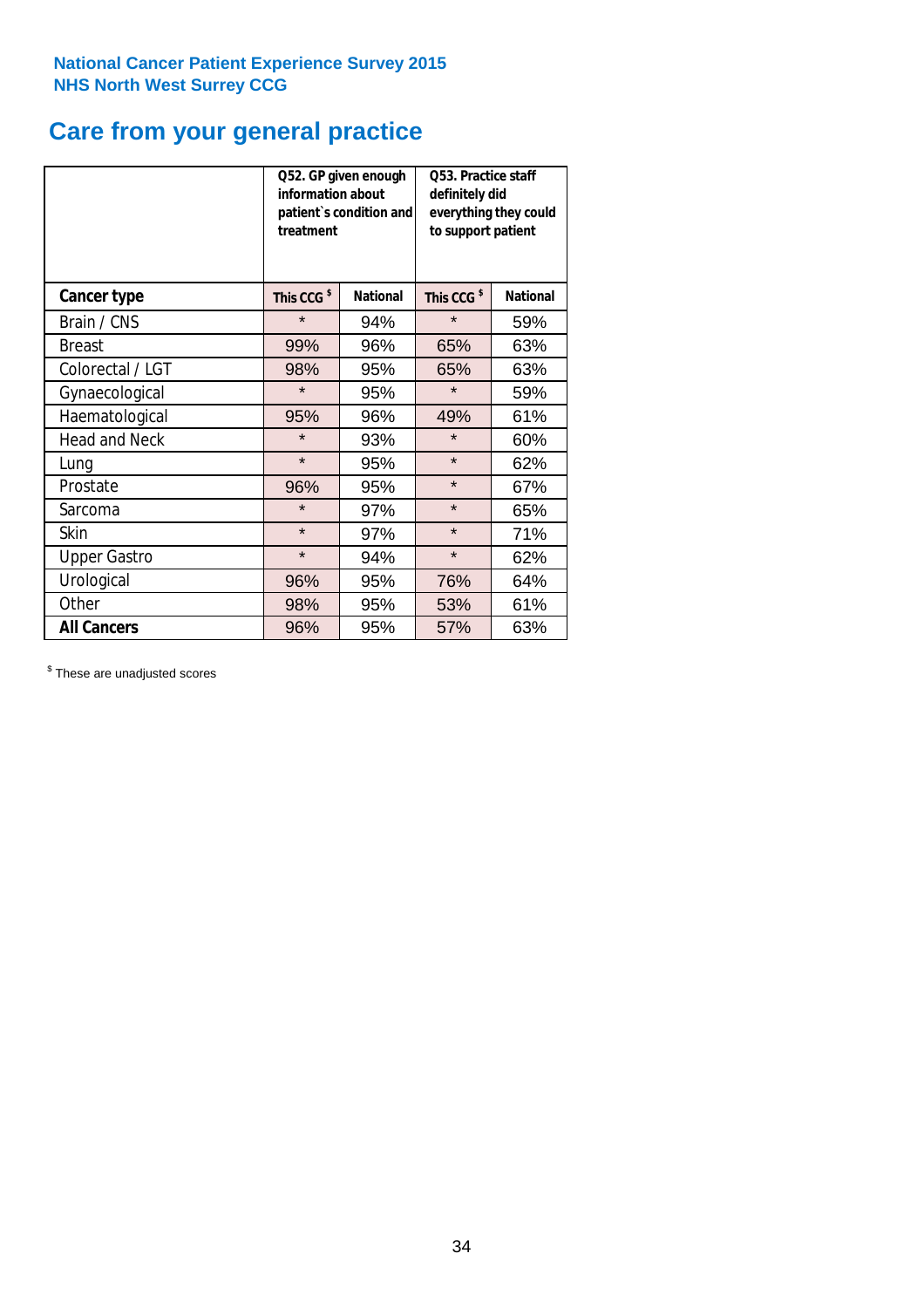### **Your overall NHS care**

|                      | Q54. Hospital and<br>community staff<br>always worked well<br>together |                 | Q55. Patient given a<br>care plan |                 | Q56. Overall the<br>administration of the<br>care was very good /<br>qood |                 | Q57. Length of time for<br>attending clinics and<br>appointments was<br>right |                 |
|----------------------|------------------------------------------------------------------------|-----------------|-----------------------------------|-----------------|---------------------------------------------------------------------------|-----------------|-------------------------------------------------------------------------------|-----------------|
| <b>Cancer type</b>   | This CCG <sup>\$</sup>                                                 | <b>National</b> | This CCG <sup>\$</sup>            | <b>National</b> | This CCG <sup>\$</sup>                                                    | <b>National</b> | This CCG <sup>\$</sup>                                                        | <b>National</b> |
| Brain / CNS          | $\star$                                                                | 45%             | n.a.                              | 29%             | $\star$                                                                   | 84%             | $\star$                                                                       | 60%             |
| <b>Breast</b>        | 58%                                                                    | 60%             | 27%                               | 35%             | 92%                                                                       | 90%             | 70%                                                                           | 64%             |
| Colorectal / LGT     | 54%                                                                    | 60%             | 26%                               | 36%             | 84%                                                                       | 88%             | 75%                                                                           | 68%             |
| Gynaecological       | 56%                                                                    | 58%             | $\star$                           | 29%             | 88%                                                                       | 89%             | 75%                                                                           | 66%             |
| Haematological       | 52%                                                                    | 63%             | 30%                               | 33%             | 85%                                                                       | 92%             | 66%                                                                           | 62%             |
| <b>Head and Neck</b> | $\star$                                                                | 58%             | $\star$                           | 34%             | $\star$                                                                   | 89%             | $\star$                                                                       | 65%             |
| Lung                 | $\star$                                                                | 63%             | $\star$                           | 32%             | $\star$                                                                   | 89%             | $\star$                                                                       | 70%             |
| Prostate             | 56%                                                                    | 63%             | $\star$                           | 36%             | 86%                                                                       | 87%             | 76%                                                                           | 71%             |
| Sarcoma              | $\star$                                                                | 60%             | $\star$                           | 31%             | $\star$                                                                   | 90%             | $\star$                                                                       | 63%             |
| Skin                 | $\star$                                                                | 69%             | $\star$                           | 39%             | $\star$                                                                   | 89%             | $\star$                                                                       | 73%             |
| <b>Upper Gastro</b>  | $\star$                                                                | 58%             | $\star$                           | 36%             | $\star$                                                                   | 88%             | $\star$                                                                       | 66%             |
| Urological           | 68%                                                                    | 62%             | 26%                               | 26%             | 76%                                                                       | 84%             | 66%                                                                           | 73%             |
| Other                | 50%                                                                    | 56%             | 30%                               | 29%             | 93%                                                                       | 87%             | 58%                                                                           | 61%             |
| <b>All Cancers</b>   | 55%                                                                    | 61%             | 28%                               | 33%             | 86%                                                                       | 89%             | 70%                                                                           | 66%             |

|                      | Q58. Taking part in<br>cancer research | discussed with patient | Q59. Patient's average<br>rating of care scored<br>from very poor to very<br>good |                 |  |
|----------------------|----------------------------------------|------------------------|-----------------------------------------------------------------------------------|-----------------|--|
| <b>Cancer type</b>   | This CCG <sup>\$</sup>                 | <b>National</b>        | This CCG <sup>\$</sup>                                                            | <b>National</b> |  |
| Brain / CNS          | $\star$                                | 32%                    | $\star$                                                                           | 8.5             |  |
| <b>Breast</b>        | 17%                                    | 28%                    | 8.6                                                                               | 8.8             |  |
| Colorectal / LGT     | 17%                                    | 22%                    | 8.7                                                                               | 8.7             |  |
| Gynaecological       | 8%                                     | 27%                    | 8.8                                                                               | 8.7             |  |
| Haematological       | 28%                                    | 36%                    | 8.3                                                                               | 8.8             |  |
| <b>Head and Neck</b> | $\star$                                | 21%                    | $\star$                                                                           | 8.6             |  |
| Lung                 | $\star$                                | 34%                    | $\star$                                                                           | 8.6             |  |
| Prostate             | 14%                                    | 35%                    | 8.4                                                                               | 8.6             |  |
| Sarcoma              | $\star$                                | 29%                    | $\star$                                                                           | 8.7             |  |
| Skin                 | $\star$                                | 17%                    | $\star$                                                                           | 8.9             |  |
| <b>Upper Gastro</b>  | $\star$                                | 30%                    | $\star$                                                                           | 8.6             |  |
| Urological           | 9%                                     | 14%                    | 8.6                                                                               | 8.5             |  |
| Other                | 32%                                    | 31%                    | 8.7                                                                               | 8.6             |  |
| <b>All Cancers</b>   | 20%                                    | 28%                    | 8.5                                                                               | 8.7             |  |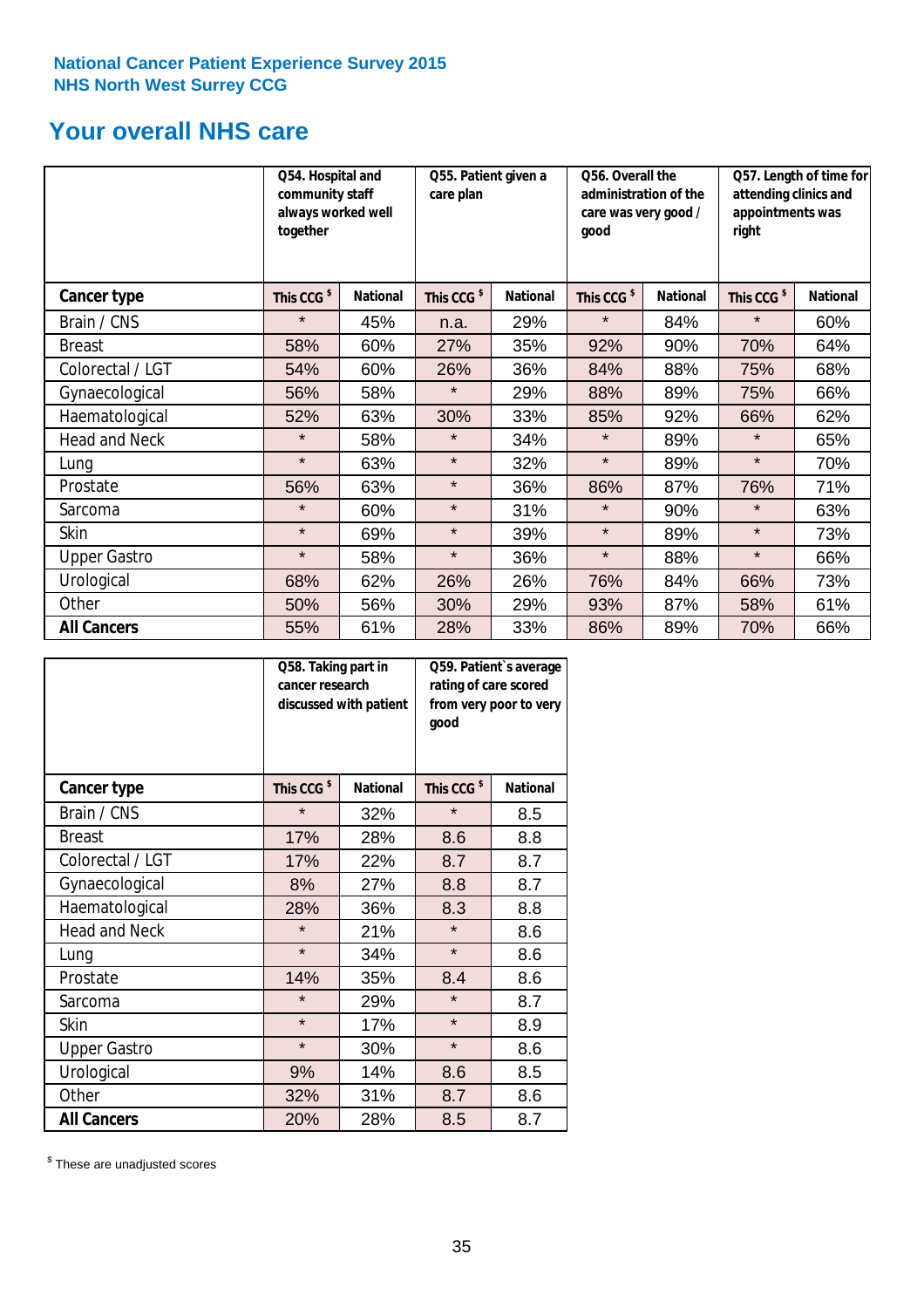### **Annex**

#### **Methodology**

The sample for the survey included all adult (aged 16 and over) NHS patients, with a confirmed primary diagnosis of cancer, discharged from an NHS Trust after an inpatient episode or day case attendance for cancer related treatment in the months of April, May and June 2015.

The patients included in the sample had relevant cancer ICD10 codes (C00-99 excluding C44 and C84, and D05) in the first diagnosis field of their patient records, applied to their patient files by the relevant NHS Trust, and were alive at the point at which fieldwork commenced. Deceased checks were undertaken on up to three occasions during fieldwork, to ensure that questionnaires were not sent to patients who had died since their treatment.

Trust samples were checked rigorously for duplicates and patient lists were also de-duplicated nationally to ensure that patients did not receive multiple copies of questionnaires.

The fieldwork for the survey was undertaken between October 2015 and March 2016.

For the first time, the survey used a mixed mode methodology. Questionnaires were sent by post with two reminders where necesssary, but also included an option to complete online. A Freephone helpline was available for respondents to ask questions about the survey, to enable them to complete their questionnaires over the phone, and to provide access to a translation and interpreting facility for those whose first language was not English.

The Health Research Authority supported the survey by granting Section 251 approval.

#### **Further information**

Further information on survey methodology, as well as all of the national and local reports and data, is available at www.ncpes.co.uk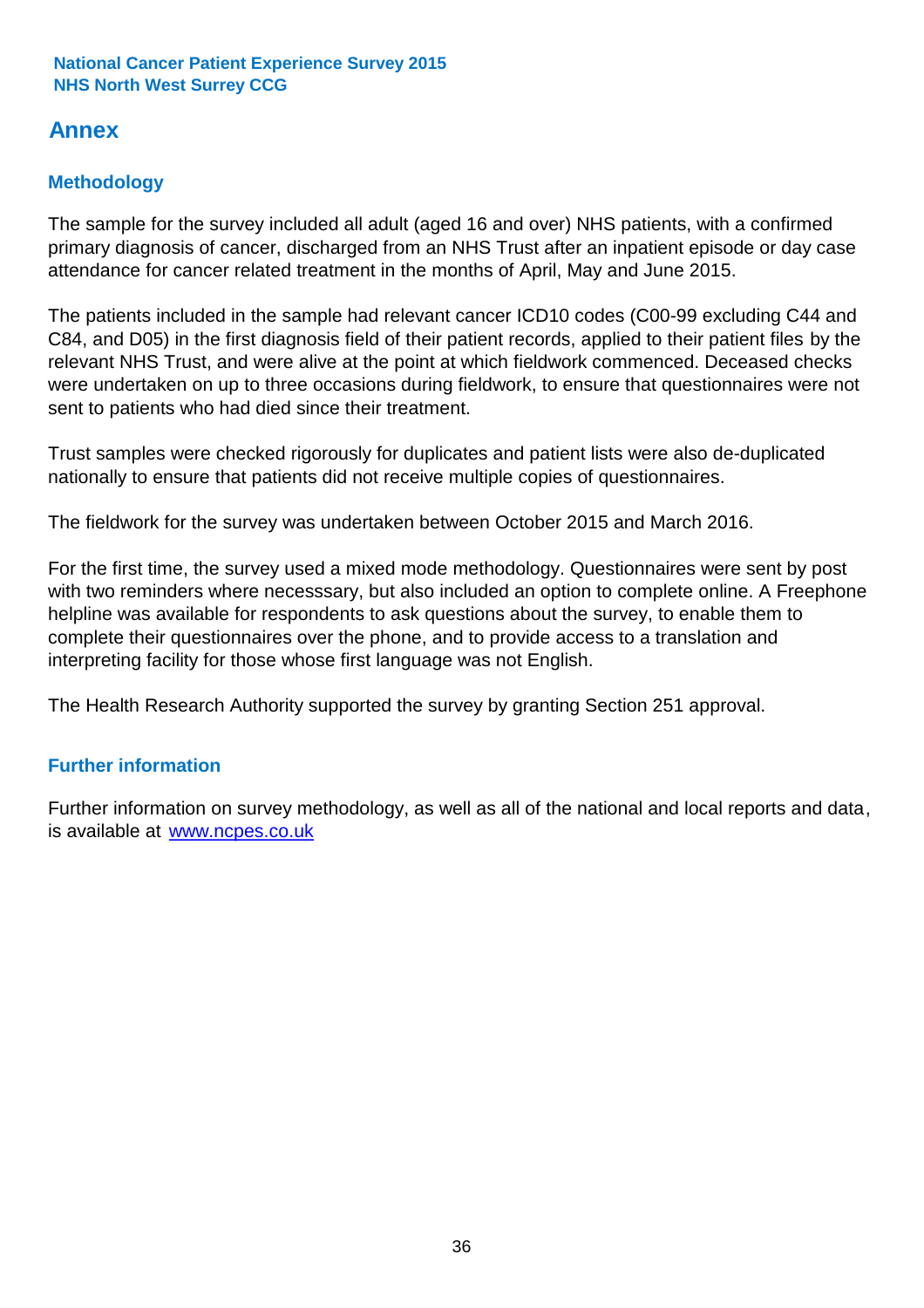#### **Redevelopment of the 2015 survey**

A number of significant changes have been made to the National Cancer Patient Experience Survey in 2015:

- the length of the questionnaire has been reduced
- response options have been reviewed and changed to make them consistent throughout the survey
- some of the questions and / or answer options have been changed so that they are now in line with questions in other patient surveys (e.g. the Care Quality Commission national patient surveys), to improve comparability between them
- the topic areas within the questionnaire have been redesigned to capture the whole patient journey.

There are 50 questions in the questionnaire that relate directly to patient experience. Of these, 14 remain unchanged from previous years; and a further 21 have been slightly amended. We draw caution in directly comparing data from the 2015 survey to the findings of the previous CPES surveys, even for identical questions. Changes in the structure of the survey instrument (questionnaire) and also the administration of the survey (calendar period and length of time from sampling to field work start and completion) may influence nationwide averages, although these features will not greatly impact on relative comparisons (e.g. between patient groups or hospitals).

The other 15 questions are either new or substantially changed from previous years.

It is expected that there will be few, if any changes, to the questionnaire going forward so we will be able to compare the results year on year. Where changes are necessary they are expected to be for methodological reasons or to improve question reliability.

Another significant change in 2015 is that an online version of the questionnaire has been developed. The online version was developed to make the questionnaire more accessible for respondents. This may have an impact on the demographic characteristics of the respondents. This may be an improvement if previously underrepresented groups have responded. However, changes to the demographics of respondents may have implications on the overall results - and again, leads us to draw caution in directly comparing results with previous years.

#### **Official Statistics**

The 2015 survey data has been published for the first time as Official Statistics. The 2015 survey data has been produced and published in line with the Code of Practice for Official Statistics.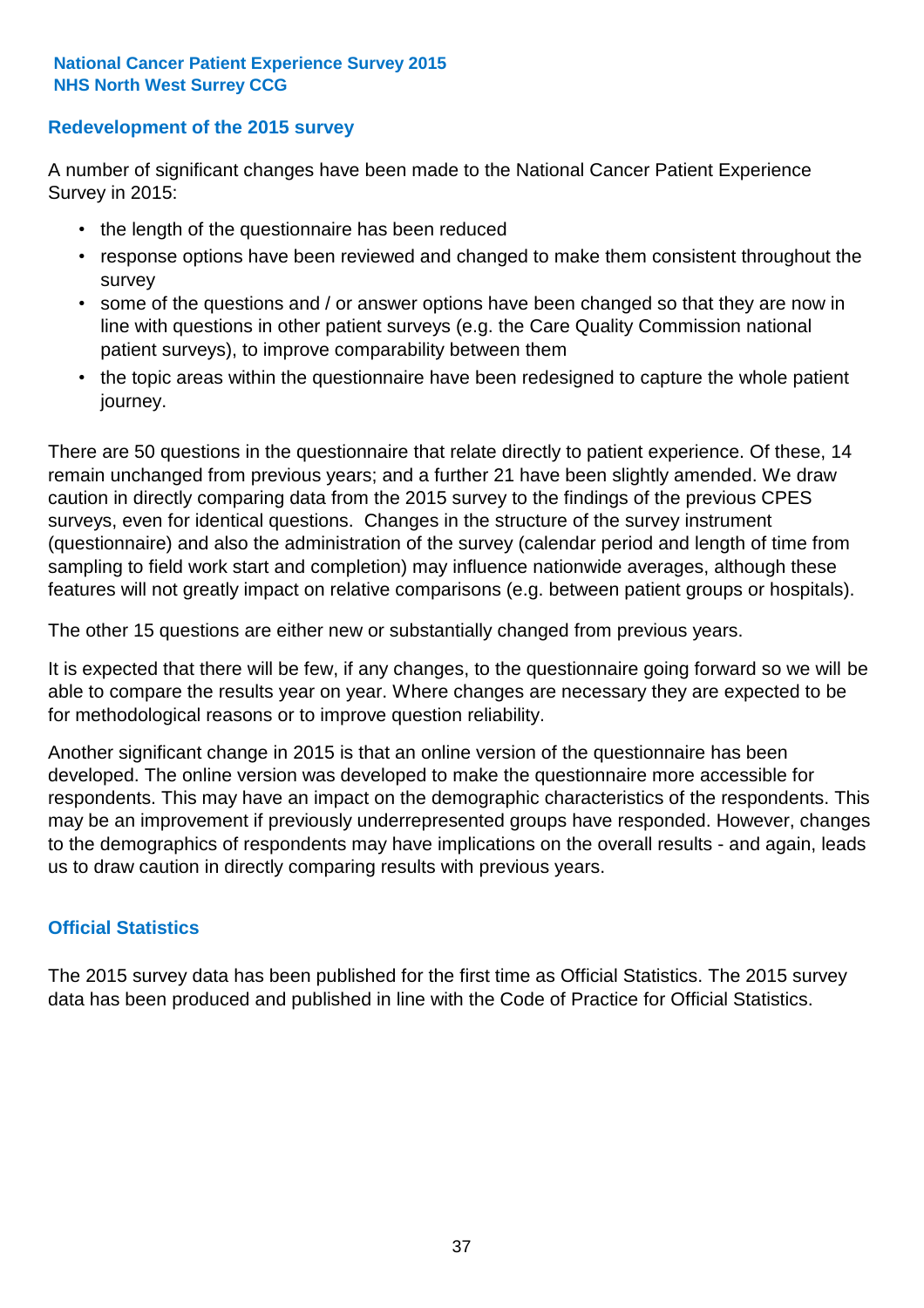#### **Scoring methodologies**

49 of the 50 questions relating directly to patient experience have been summarised as the score of the percentage of patients who reported a positive experience. For example:

- question 6 asks: "Overall, how did you feel about the length of time you had to wait for your test to be done?". Responses have been recorded as positive only for those patients who selected the first option ("It was about right")
- question 11 asks: "When you were told you had cancer, were you given written information about the type of cancer you had?". Responses have been recorded as positive only for those patients who selected the first option ("Yes, and it was easy to understand").

Where options do not provide any information on positive/negative patient experience (e.g. "Don't know / can't remember"), they are excluded from the score.

The other question (question 59) asks respondents to rate their overall care on a scale of 0 to 10. Scores have been given as an average on this scale.

A copy of the 2015 questionnaire, marked up with all of these scoring conventions, is available at www.ncpes.co.uk

Further details on the scoring methodology can be found in the technical document for the survey, available at <u>www.ncpes.co.uk</u>

#### **Case-mix adjustment**

For the first time in 2015, case-mix adjusted findings are being presented alongside unadjusted results for CCGs. Case-mix adjustment allows us to account for the impact that differing patient populations might have on results. By using the case-mix adjusted estimates we can obtain a greater understanding of how a CCG is performing given their patient population.

The factors taken into account in this case-mix adjustment are gender, age, ethnic group, deprivation, and tumour group.

For further details on case-mix adjustment, please refer to the technical document for the survey, available at www.ncpes.co.uk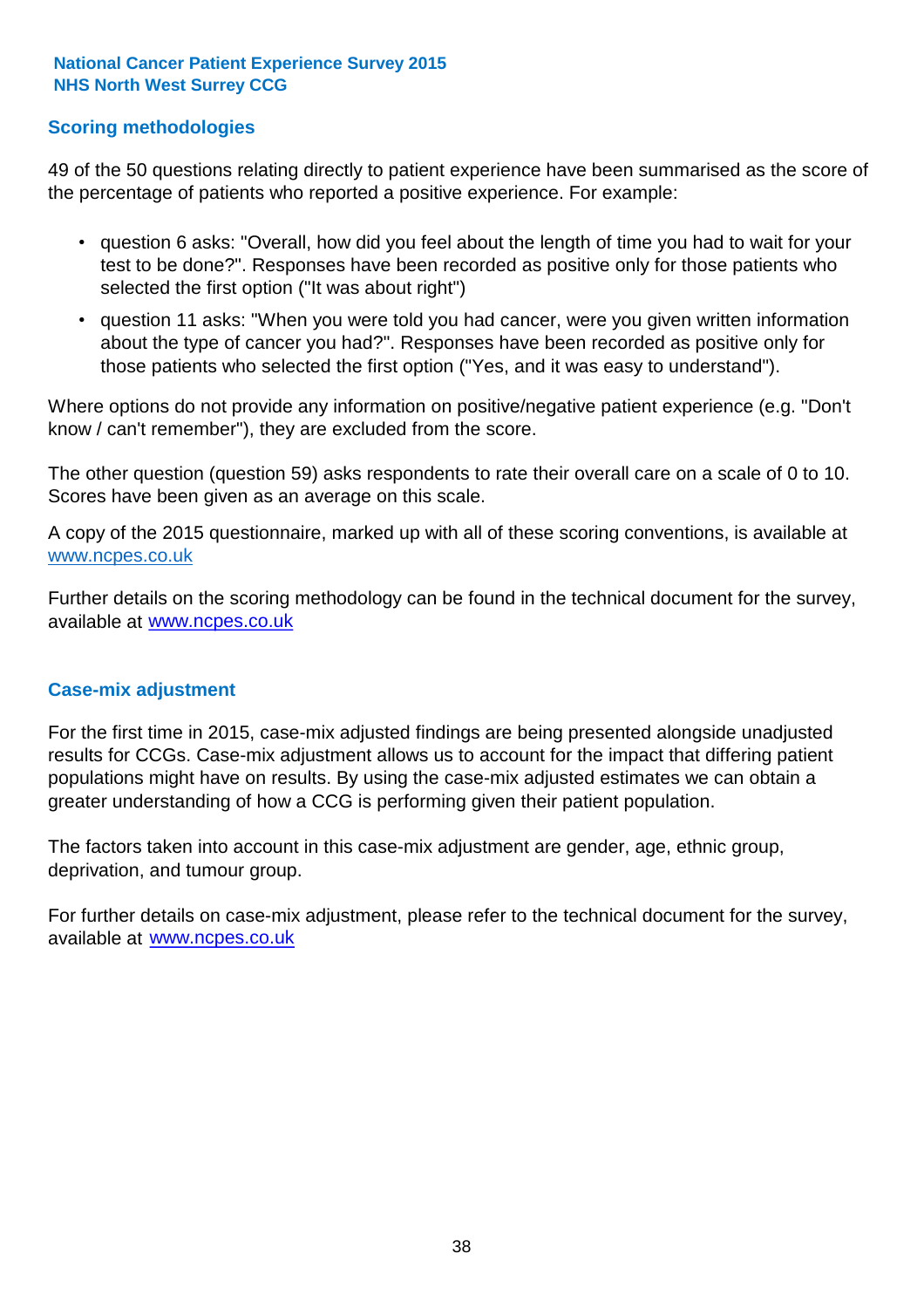#### **Response Rates**

|                 | <b>Sample</b><br><b>Size</b> | <b>Excluded</b> | Adjusted<br><b>Sample</b> | <b>Not</b><br><b>Returned Refused</b> | <b>Blank</b> | Completed | Response<br>Rate |
|-----------------|------------------------------|-----------------|---------------------------|---------------------------------------|--------------|-----------|------------------|
| <b>National</b> | 116,991                      | 8.719           | 108,272                   | 33,168                                | 3.918        | 71,186    | 66%              |
| <b>09Y</b>      | 712                          | 68              | 644                       | <b>186</b>                            | 17           | 441       | 68%              |

#### **Respondents by tumour group**

The tables below show the numbers of patients from each tumour group and the age and gender distribution of these patients.

| <b>Tumour Group</b>  | Number of<br>respondents* |  |  |
|----------------------|---------------------------|--|--|
| Brain / CNS          | $\overline{4}$            |  |  |
| <b>Breast</b>        | 74                        |  |  |
| Gynaecological       | 26                        |  |  |
| Colorectal / LGT     | 57                        |  |  |
| Lung                 | 27                        |  |  |
| <b>Skin</b>          | 6                         |  |  |
| Haematological       | 106                       |  |  |
| <b>Upper Gastro</b>  | 25                        |  |  |
| Other                | 32                        |  |  |
| Urological           | 34                        |  |  |
| Prostate             | 29                        |  |  |
| Sarcoma              | 9                         |  |  |
| <b>Head and Neck</b> | 12                        |  |  |

*\* These figures may not match the numerator for all questions in the 'Comparisons by tumour group' section of this report, because not all questions were answered by all respondents.*

#### **Respondents by age and gender**

The questionnaire asked respondents to give their year of birth. This information has been amalgamated into 8 age bands. The age and gender distribution for the CCG was as follows:

|             | 16-24 | 25-34 | $35 - 44$ | 45-54 | 55-64 | 65-74 | 75-84 | $85+$ | Total |
|-------------|-------|-------|-----------|-------|-------|-------|-------|-------|-------|
| <b>Male</b> |       |       | 4         | 16    | 44    | 65    | 56    | 19    | 206   |
| Female      |       | ີ     | 11        | 35    | 51    | 66    | 49    | 19    | 235   |
| Total       | ⌒     |       | 15        | 51    | 95    | 131   | 105   | 38    | 441   |